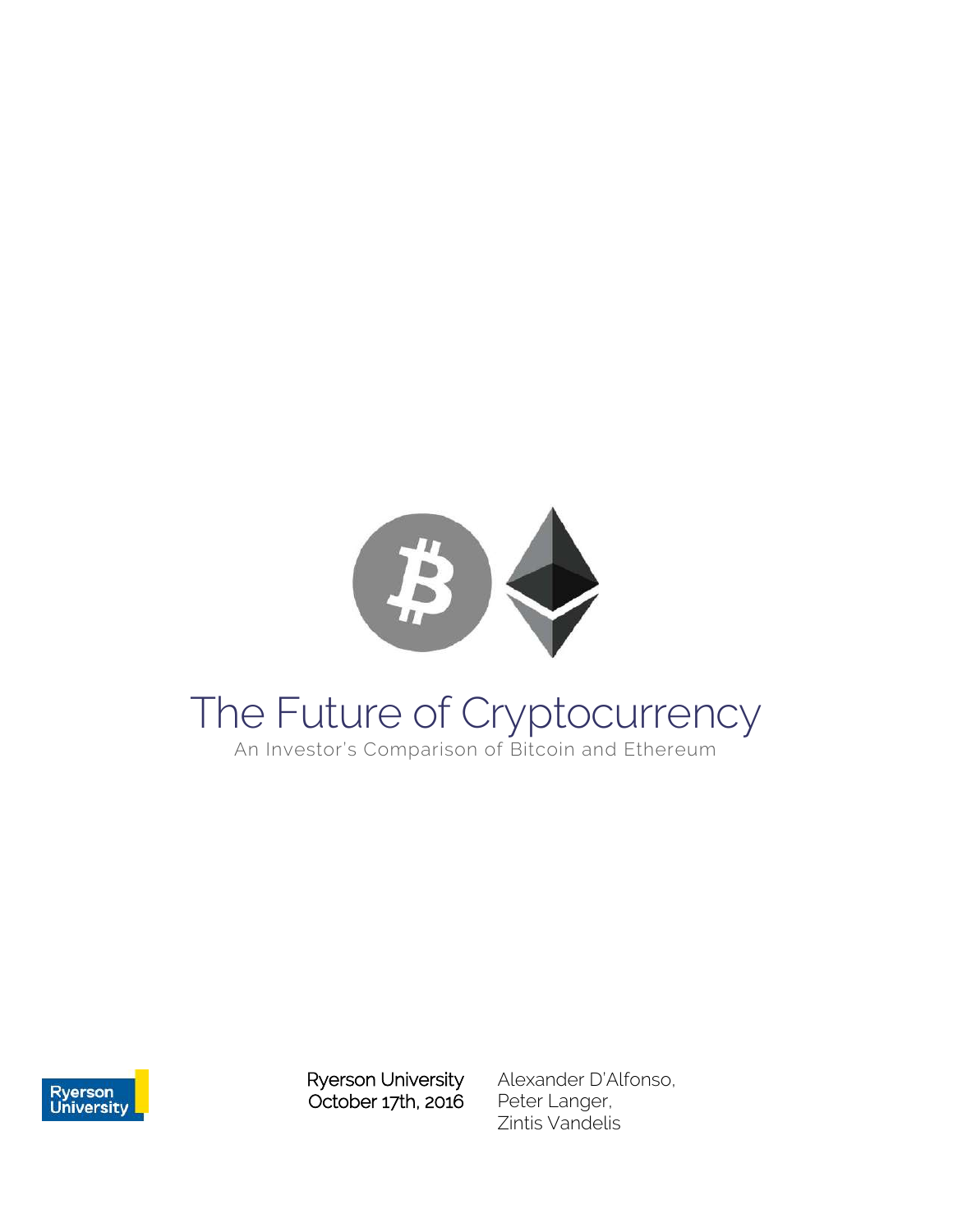# <span id="page-1-0"></span>Abstract

Bitcoin and Ethereum are two highly disruptive cryptocurrencies looking to leverage blockchain technologies to drive innovation across numerous industries. The objective was to analyze each cryptocurrency to develop the ideal investment strategy for a \$1,000,000 investment which must be held for five years without any additional trading.

To develop an ideal investment strategy, we analyzed both currencies. After looking at the qualitative similarities and differences between each currency, we analyzed the historical performances of each and extrapolated these values to form a five-year projection. Conversations with industry professionals helped to identify the most probable and impactful factors for the future demand of both currencies. After incorporating our results and accounting for variance, we ran simulations to predict the expected values given a range of inputs and factors.

After weighing these findings, the appropriate investment ratio proved to be 69:31 for Bitcoin and Ethereum respectively. Bitcoin offered a higher expected value, but the volatility and speculative nature of cryptocurrencies indicated a need for diversification across platforms.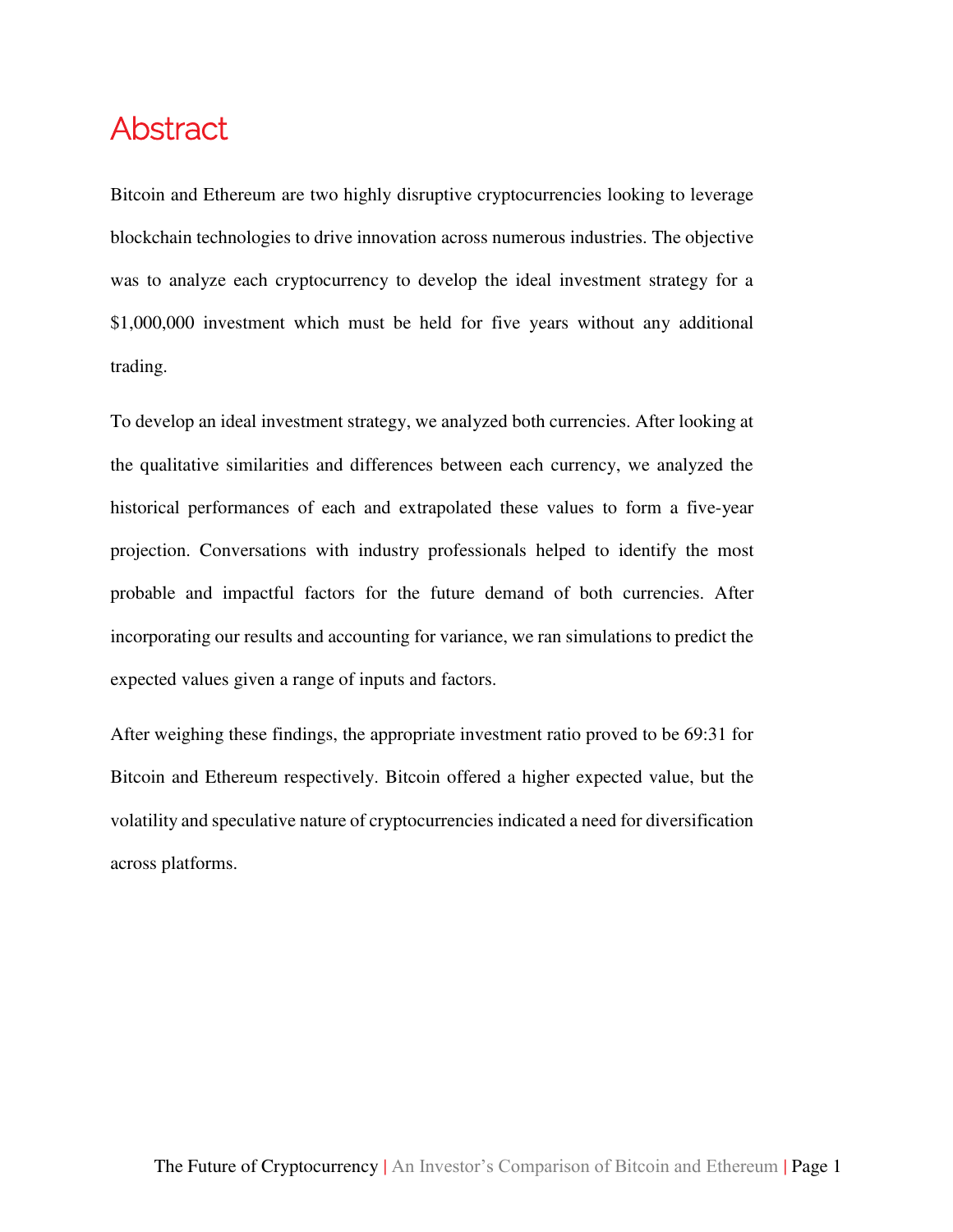# **Table of Contents**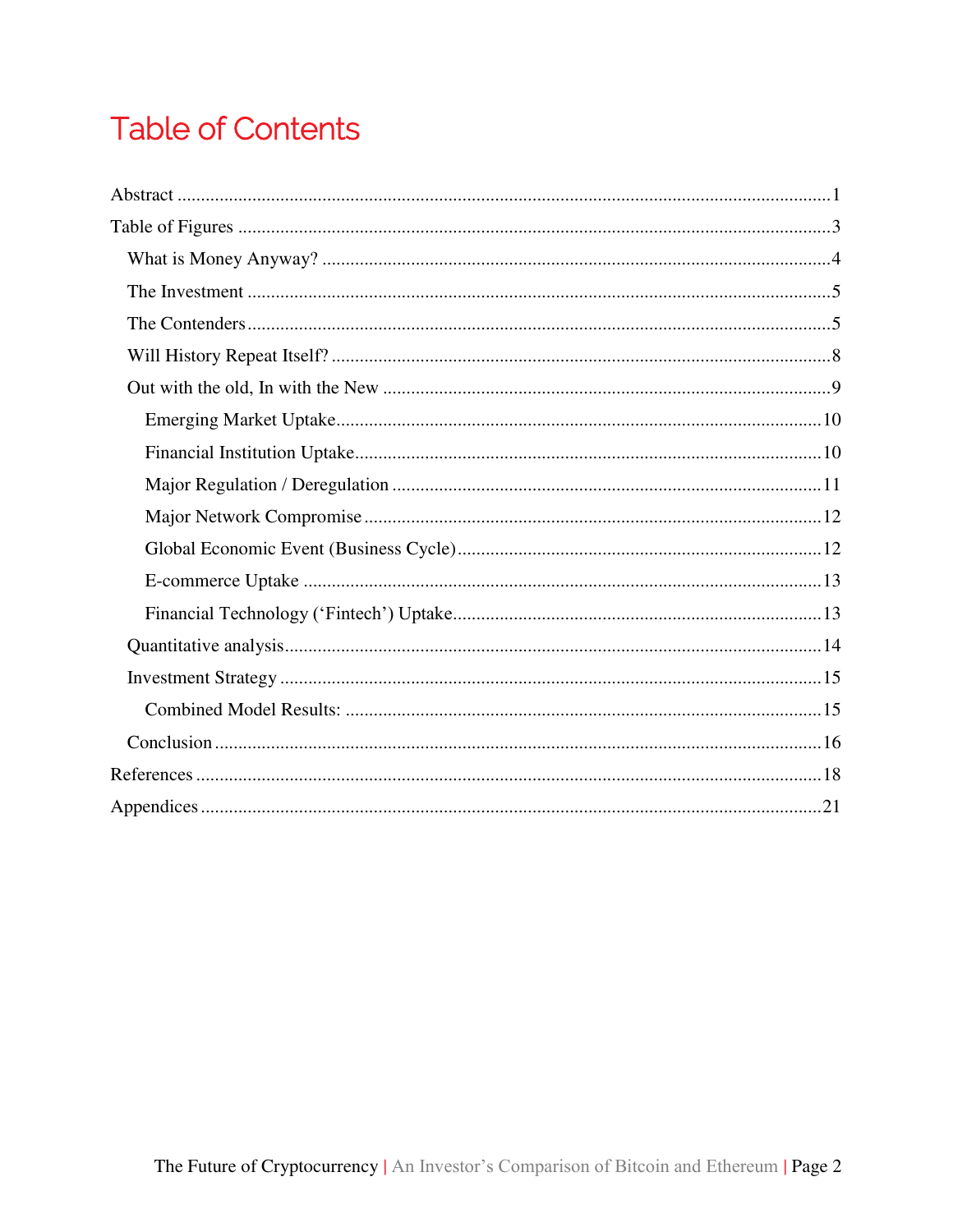# <span id="page-3-0"></span>Table of Figures



*Compiled for the 2016 Economist 'Which MBA?' Investment Case Study Competition, with courtesy to The Economist© and Kraken© Bitcoin exchange.*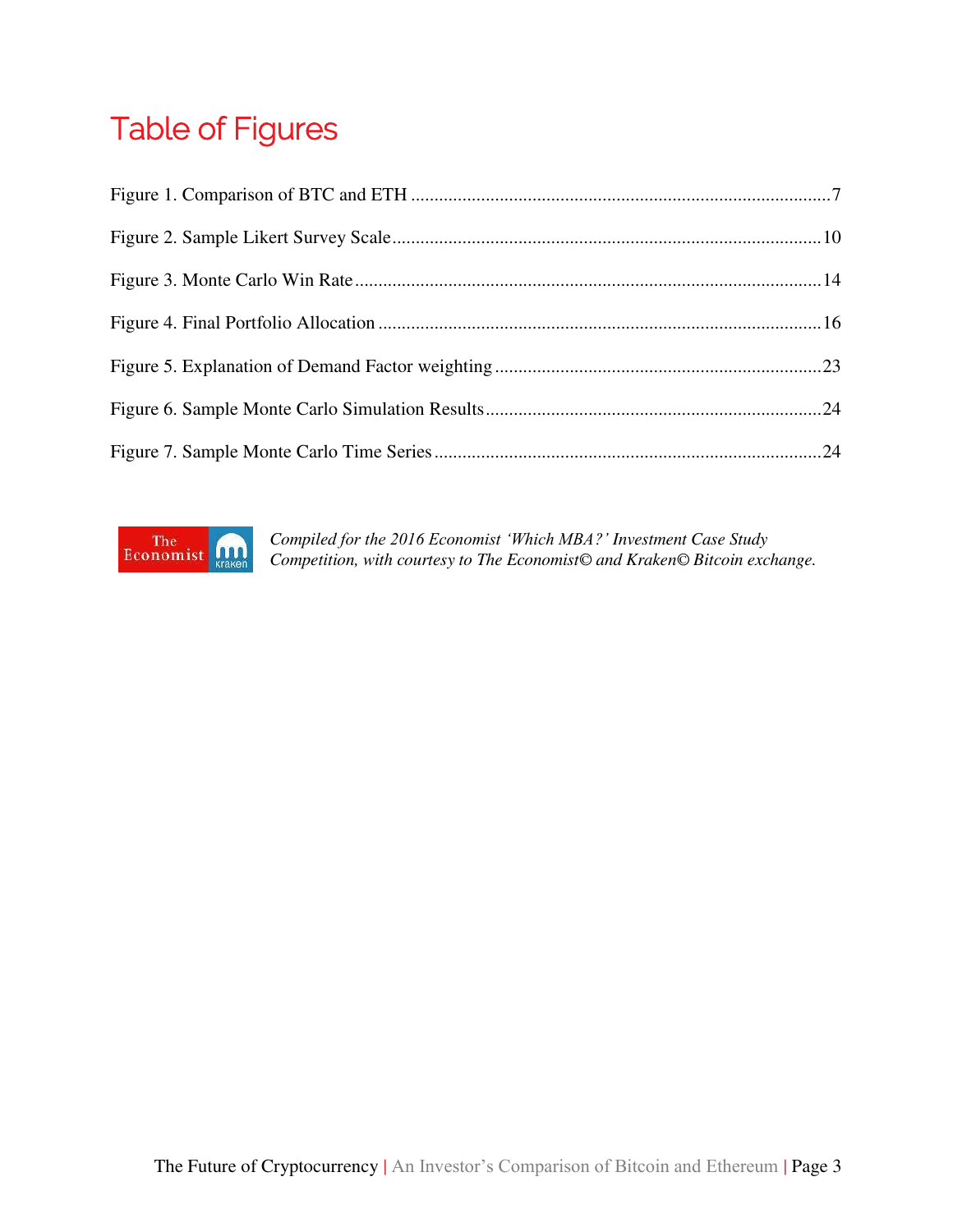# <span id="page-4-0"></span>What is Money Anyway?

Since societies transitioned from a barter economy to using a money as a medium of exchange, individuals have tried to devise systems that allow for rational ways to exchange value. In order to help make goods and services commensurable the Greek philosopher Aristotle came up with four criteria that help to dictate what is considered to be 'good money' (Lee, 2009):

- **1.** It must be **durable**
- **2.** It must be **portable**
- **3.** It must be **divisible**
- **4.** It must have **intrinsic value**

Originally the preferred medium of exchange was gold as it was able to fulfill all four of these criteria. As economies grew and the demand for a medium of exchange increased, governments were forced to create a more accessible medium of exchange that they could control and regulate. This was the birth of fiat currency. This particular medium of exchange has been adopted worldwide, however it has come with its own set of issues.

In order to help fix some of these issues, cryptocurrencies began to emerge in 2009, leveraging a disruptive technology called blockchain. A cryptocurrency is a digital currency that uses cryptography for security (Investopedia, 2016). Blockchain specifically deals with the way in which data is structured and allows for the existence of decentralized digital ledgers where single organizations are not able to effect transactions (Hackett, 2016). Currently the two most widely adopted cryptocurrencies are Bitcoin and Ether, the currency that is used to power the Ethereum blockchain.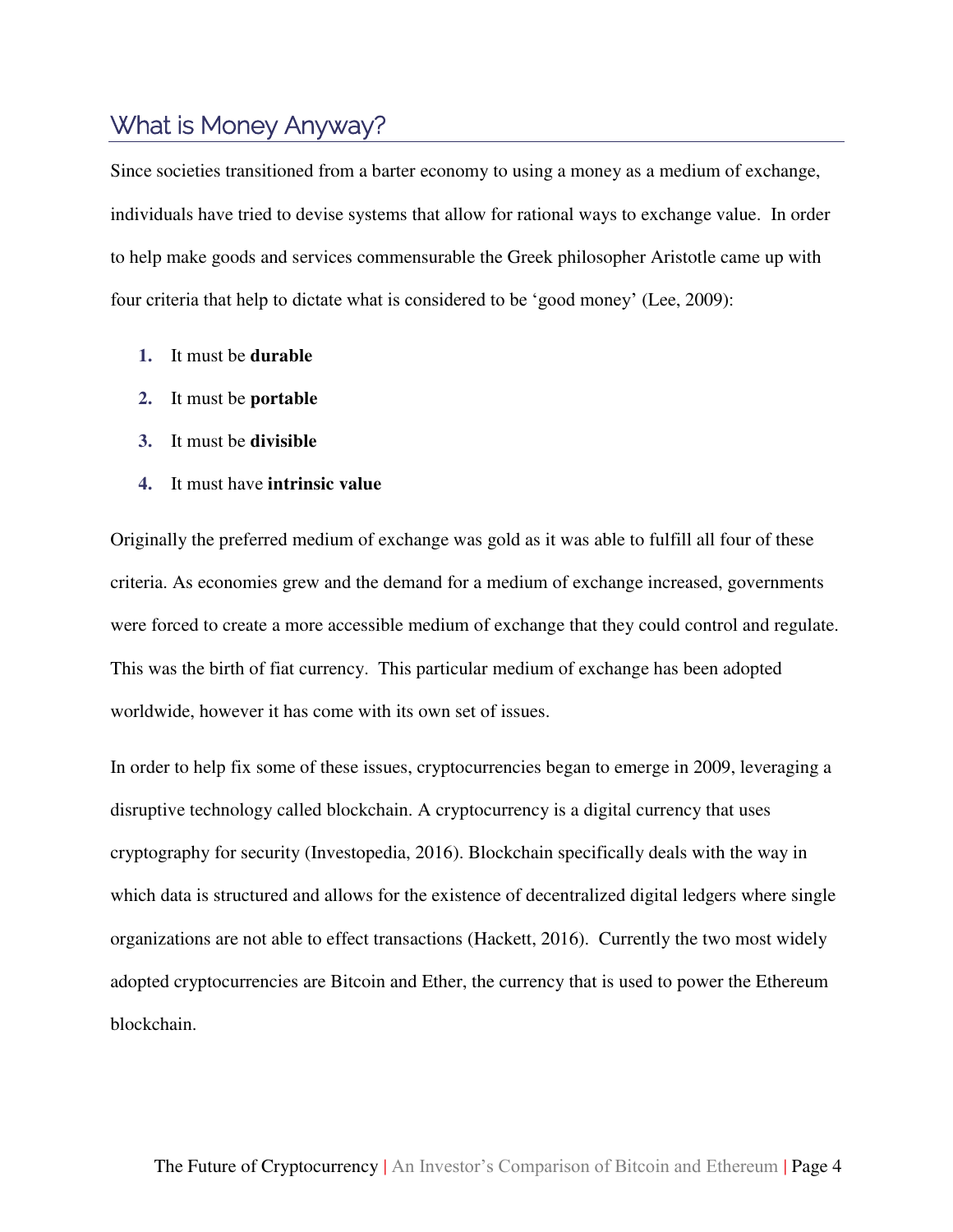# <span id="page-5-1"></span><span id="page-5-0"></span>The Investment

With the recent rise in popularity of cryptocurrencies many investors are now trying to determine how to invest into this new asset class. As with any investment into a new technology there are many factors to consider when assessing their future. In order to make an informed decision one must look at the origins of the technology as well as the potential applications and limitations in the foreseeable future.

This paper aims to evaluate what the price (in USD) of Bitcoin (BTC) and Ether (ETH) will be in the next 5 years using thorough quantitative and qualitative analysis. From this evaluation a decision will be made on an appropriate investment allocation between the two currencies for this crypto-portfolio.

#### The Contenders

**Bitcoin** is the most widely known and used cryptocurrency in the world. The current market capitalization of just over **\$10 billion** (USD) (Crypto-Currency Market Capitalizations, 2016). Bitcoin was originally developed by Satoshi Nakamoto as a strictly peer-to-peer electronic payment system and a solution to the problem of double-spending (Nakamoto, 2008). It is primarily designed to eliminate the need of financial institutions or 'trusted third-party' entities. Bitcoin does this by eliminating the possibility of fraud, increasing efficiencies, and providing objective proof-of-work to guarantee validity and security in any transaction (Nakamoto, 2008). The use of a public ledger as well as digital signatures allow for a secure and anonymous transaction without the need for trust, as the public network of nodes validates transactions through finding a consensus among a majority of nodes. Thus far, the primary use cases for Bitcoin revolve around increasing efficiencies and eliminating unnecessary time and costs that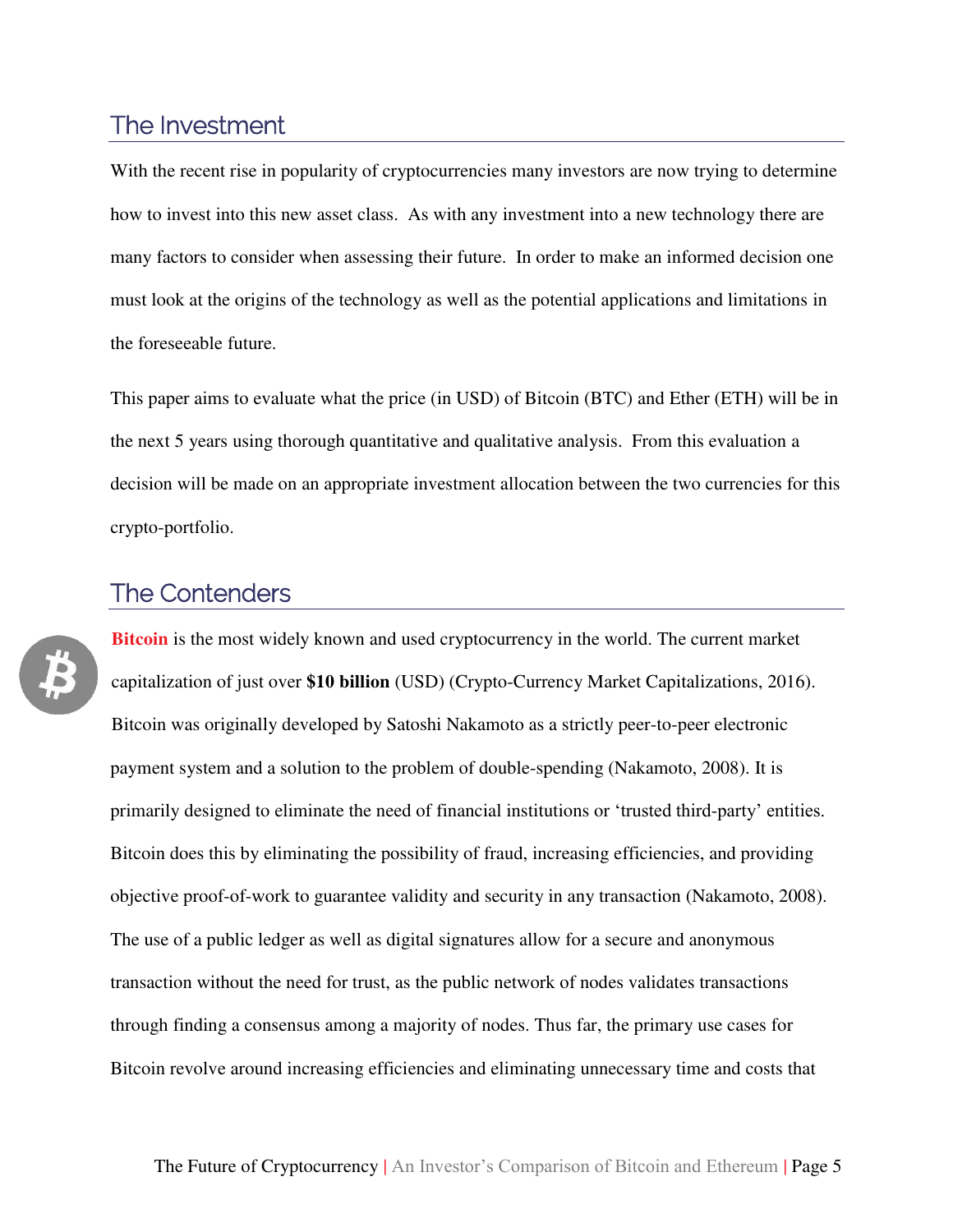arrive from using multiple trusted third parties to facilitate transactions (Tapscott, 2016). Bitcoin is highly adoptable in markets that are lacking in traditional financial infrastructure but have access to mobile data, as well as markets with highly inflated currencies that require tools to allow for the mobilization and exchange of currencies (Magee, 2015). Bitcoin's multiversion concurrency control is unique and allows for safe concurrent transactions without significant delay (Greenspan, 2015).

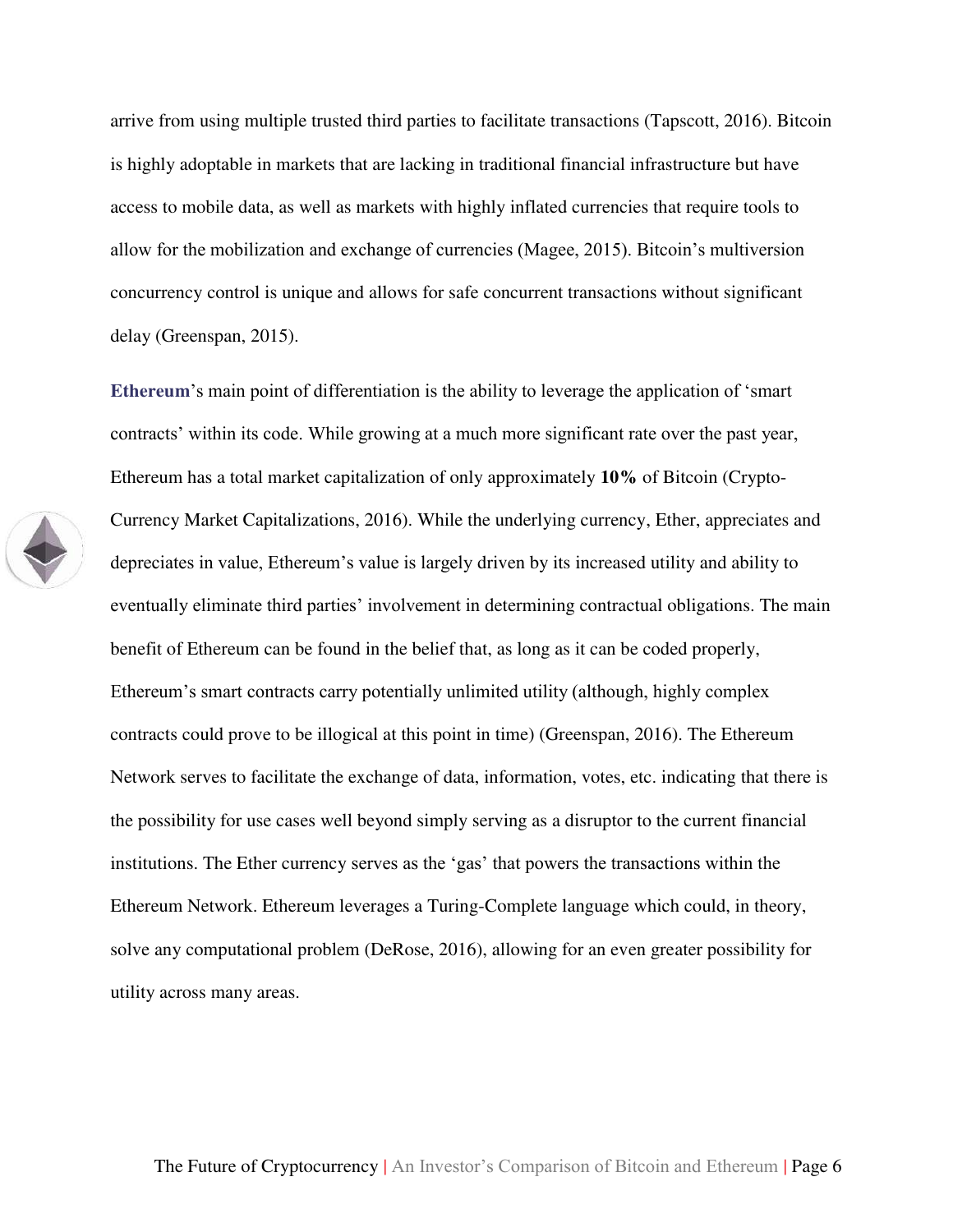Both Ether and Bitcoin are mined by solving highly complex computational problems. Additionally, as more blocks are mined, the difficulty of finding new blocks increases in both cases.

**Comparison:** Where Bitcoin currently has a clearly defined use case in which disruption is possible, the possibilities for Ethereum to enter the market are far less distinct. Ethereum benefits from the possibility of much greater eventual impact. Bitcoin is currently better positioned to leverage and be incorporated into innovations that occur across many industries, whereas Ethereum is trying to drive the innovations. Ethereum is at a greater risk of experiencing disruption, as their network is the major driver of value (while the Ether 'gas' simply drives the network). This network which drives innovation opens up Ethereum to be disrupted by future entrants looking to build upon the existing framework. Bitcoin is largely safe from this threat of new entrants as Bitcoin's explicit purpose of acting as a digital currency has been effectively accomplished, where future innovative networks can use Bitcoin as an underlying asset.

<span id="page-7-0"></span>*Figure 1. Comparison of BTC and ETH* 

Bitcoin:

Explicit niche, limited range of uses, MVCC, more widely adopted, leverages innovation

#### Ethereum:

Use of 'smart contracts', versatile, Ethereum Virtual Machine, Turingcomplete, dramatic growth, IoT, innovation driver, blockchain 2.0

# Shared Traits:

Cryptocurrencies, anonymous, no need for 'trust', blocks are 'mined' with increasing difficulty, underlying use of blockchain technology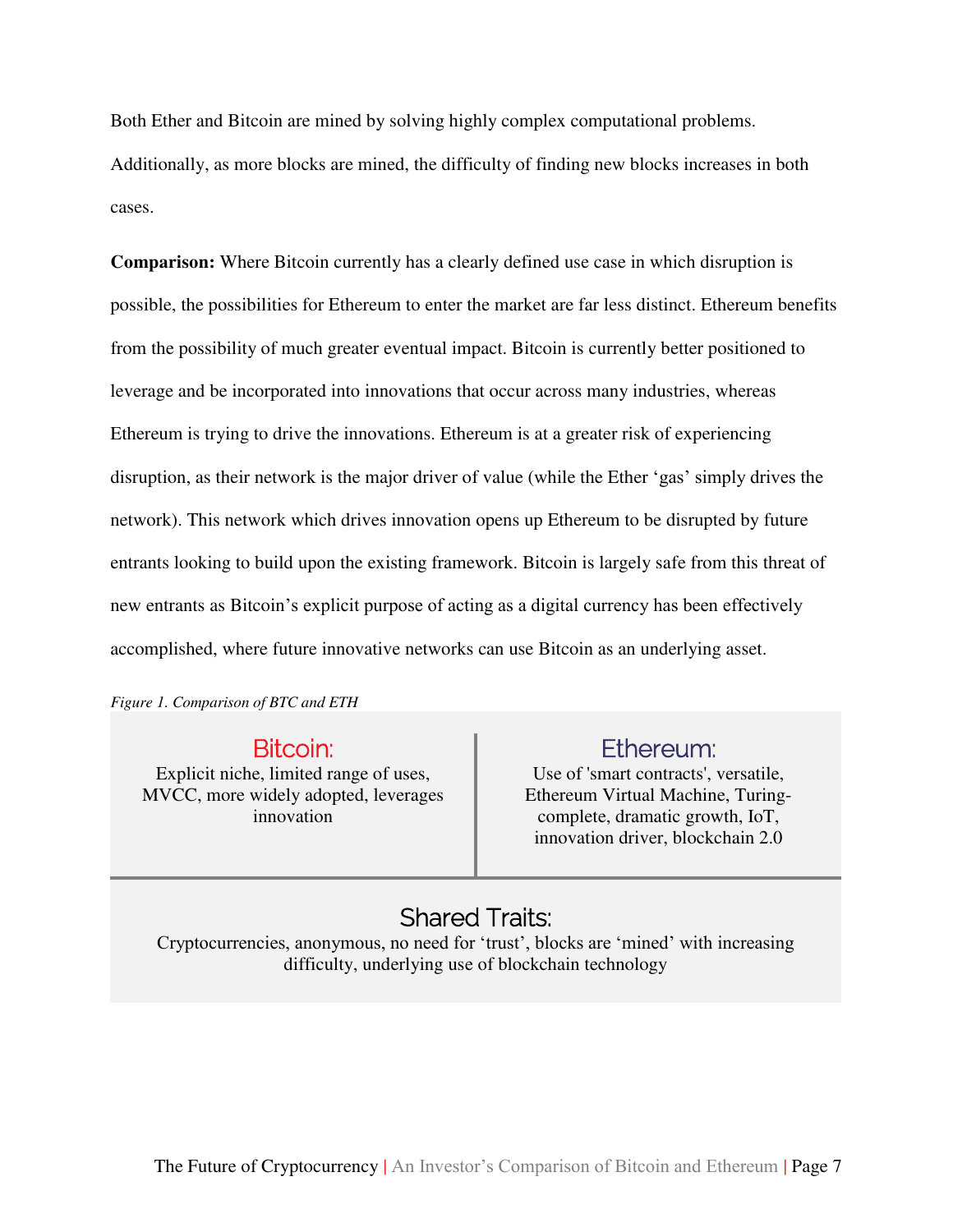# <span id="page-8-0"></span>Will History Repeat Itself?

Using historical data to forecast values of both Bitcoin and Ethereum in five years proved to be very difficult, as there was insufficient data to project future prices with confidence. When examining the trends in both sets of prices, the 5 year forecast for Bitcoin is **\$2550** which represents growth of **301%**, while Ethereum's forecasted value is approximately **\$88**, which represents growth of **634%**. Both values represent absolutely incredible growth rates due in large part to the dramatic growth driven by hype and adoption in the early stage of the life cycle.

Upon further analysis, the high growth and volatility of both Bitcoin and Ethereum are the result of news, hype, and speculation. This is shown by the extremely high correlation between prices and Google searches for each respective currency. When looking at Bitcoin the time-series correlation between price and Google searches for "Bitcoin" is **0.64**, while Ethereum's correlation is even higher than that, at **0.88**. In order to account for the hype in our regression forecast, the significance of spikes resulting from increased hype and Google searches were discounted by a factor of **30%**. As can be seen in the following figure, prices are significantly depressed when the hype and speculation surrounding each currency is decreased by **30%**. The depressed impact of Google searches led to a growth rate for Bitcoin of approximately **300%** while Ethereum's is reduced to **506%**. Although the reduced importance of hype and speculation does lessen this forecast, Ethereum has clearly experienced more growth in the recent past.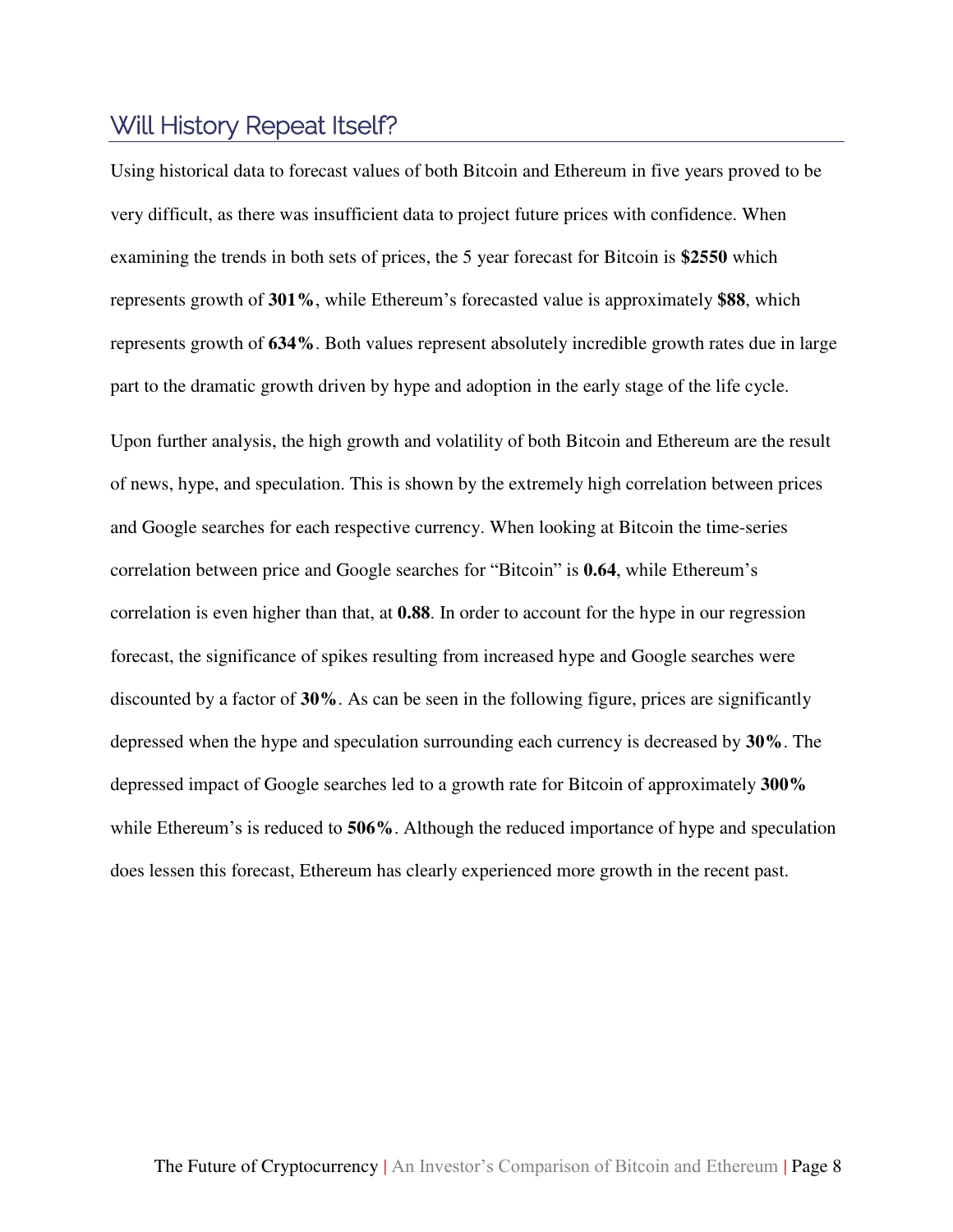

Note that the (\*) values show the weekly closing prices as discounted by search traffic in that period. Although Ethereum appears to be the better investment based on this analysis, past results are not indicative of future performance. Additionally, given the highly volatile nature of both these currencies and the lack of extensive history, this forecast cannot be weighted significantly in the final decision matrix.

## <span id="page-9-0"></span>Out with the old, In with the New

To form a strong forward-looking analysis, interviews were arranged with several blockchain experts as well as one avid cryptocurrency trader. Each of these individuals was polled on the probability of various 'macro' events occurring which might affect the demand for each cryptocurrency, they were further asked to rate the probable level of impact each event might have on the two cryptocurrencies using a 5 point 'Likert' scale, shown below in [Figure 2.](#page-10-2)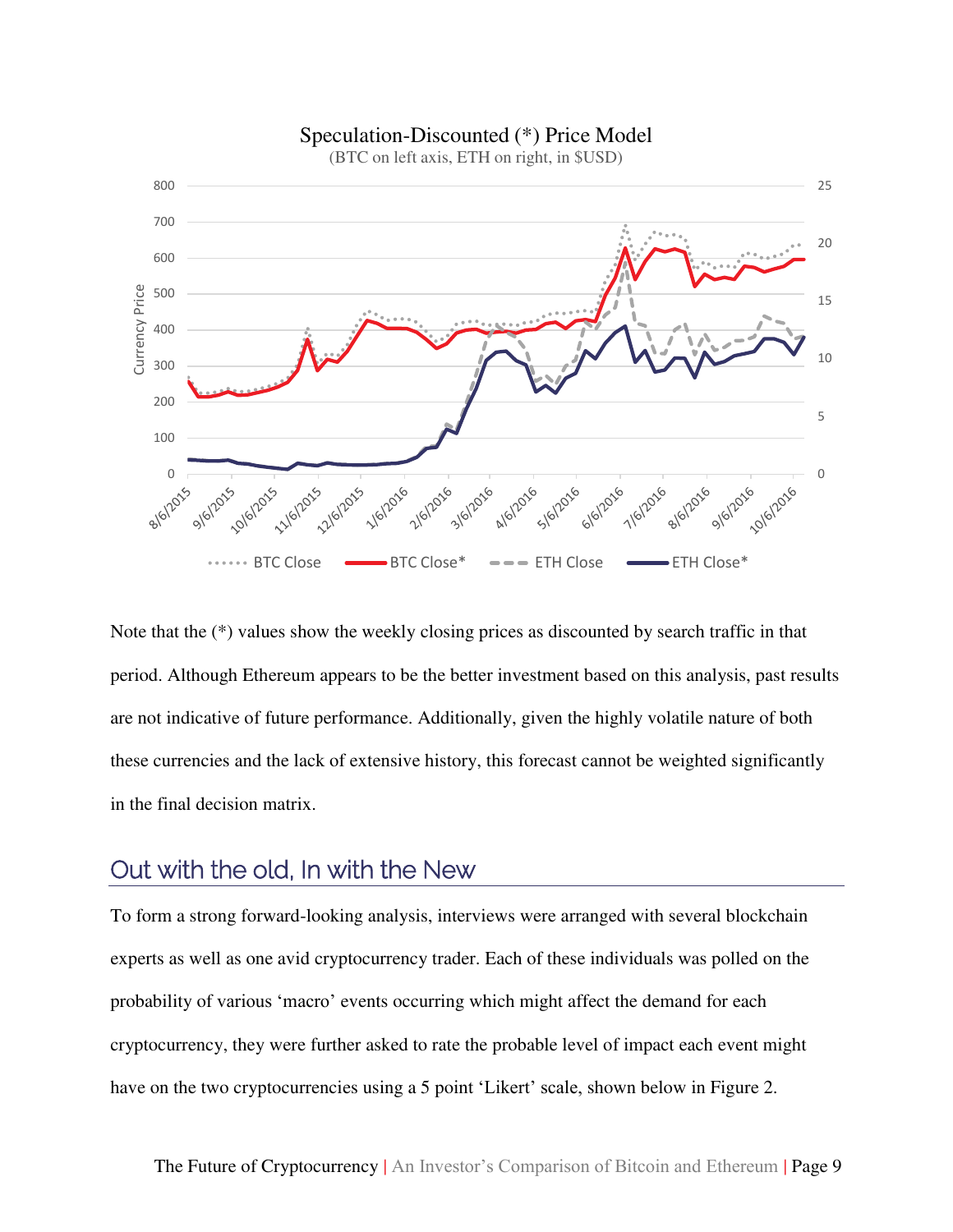#### <span id="page-10-2"></span>*Figure 2. Sample Likert Survey Scale*

|               | <b>Very Low</b> | Low | <b>Medium</b> | <b>High</b> | <b>Very High</b> |
|---------------|-----------------|-----|---------------|-------------|------------------|
| Impact on BTC |                 |     |               |             |                  |
| Impact on ETH |                 |     |               |             |                  |

#### **Emerging Market Uptake**

The results of this polling are conveyed in the pursuant macro analysis.

#### <span id="page-10-0"></span>Emerging Market Uptake



Potential geographic markets in which cryptocurrencies can be leveraged include countries with less developed financial infrastructure (fewer brick and mortar banks), but high smartphone usage. For example, in Kenya, over half of the national GDP is operated by a digital currency (Magee, 2015). Other countries that have experienced significant devaluation of their national currency could also take

advantage of efficiencies offered by cryptocurrencies in terms of moving money into and out of the country (Magee, 2015). Overall, the potential impact of emerging market uptake is likely to be more relevant with Bitcoin, which represents the most widely adopted cryptocurrency, with over 14 million Bitcoins in circulation (PricewaterhouseCoopers, 2015) with the highest level of adoption and lowest level of volatility.

#### <span id="page-10-1"></span>Financial Institution Uptake

Financial institutions have shown a willingness to experiment with blockchain technologies to drive operational efficiencies and access previously untapped markets (Torpey, 2015). There has been an unwillingness by large financial institutions to adopt the specific currencies of either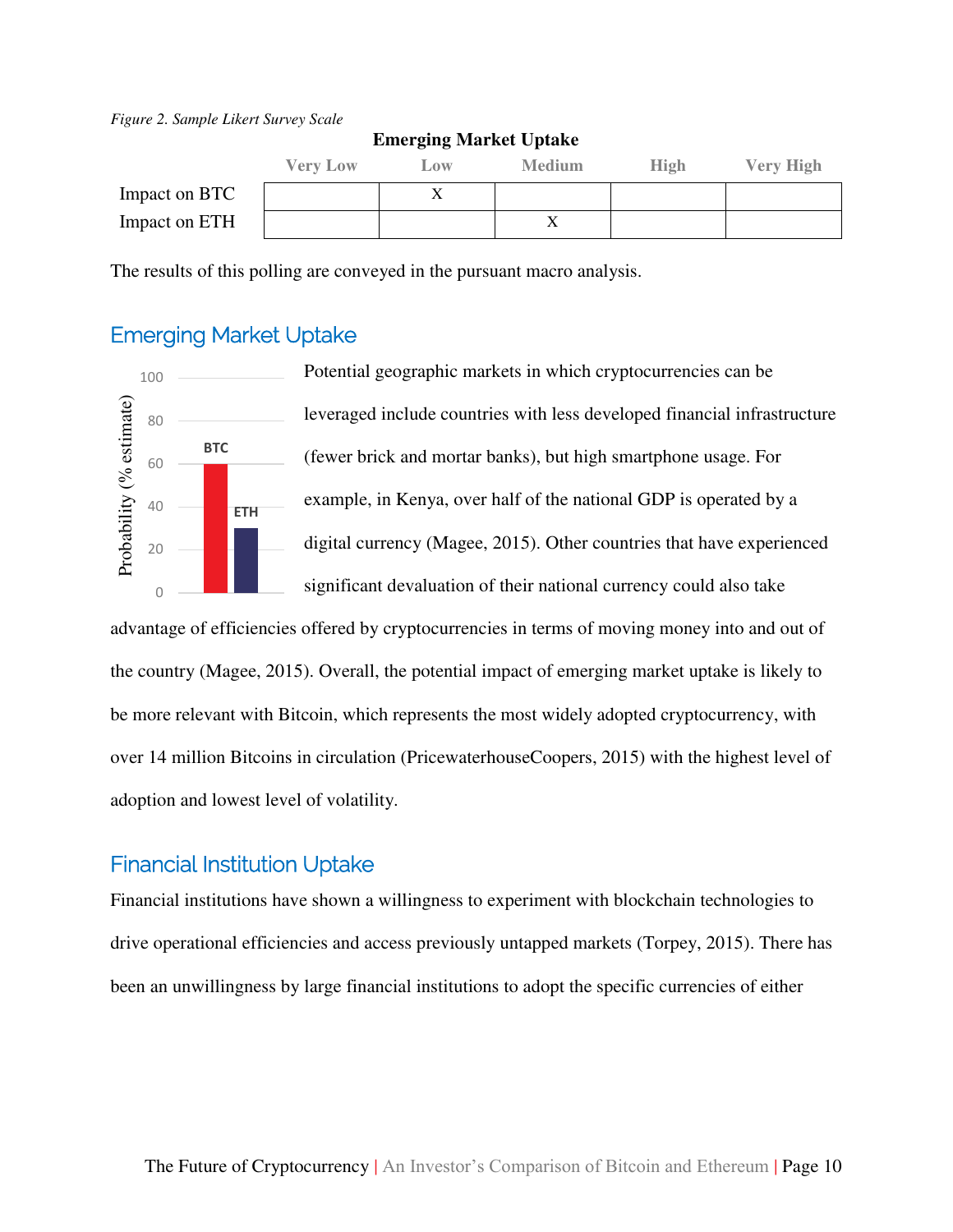

Bitcoin or Ether, as organizations are looking to maintain control of their leger and transaction validation process, something that could be challenged with the adoption of Bitcoin or Ether (Torpey, 2015). While blockchain technology is likely to be adopted by financial institutions during the five-year timeline, it is unlikely that either Bitcoin or Ether currencies will be widely adopted by major financial institutions.

#### <span id="page-11-0"></span>Major Regulation / Deregulation



Bitcoin has benefited from largely permissive regulation in western countries, but has been subject to much more restrictions in Asia. The ban of Bitcoin in China led to a significant depression in Bitcoin prices worldwide, indicating the importance of global acceptance to blockchain in order to drive value (Spaven, 2013). Conversely, it has been inferred by numerous sources that in order to achieve widespread

adoption among financial institutions, regulation must be in place to ensure safe and secure transactions (Spaven, 2015). Global deregulation would impact both Bitcoin and Ether, to varying degrees. Bitcoin, being treated as a currency, would see significant value growth as a result of deregulation, allowing access into numerous market and ease of transactions across borders. While Ether would likely see greater value as a result of widespread adoption and reduction of limitations with the smart contract application. The intrinsic value of a unit of Ether would not necessarily grow, but the widespread adoption of the Ethereum Network would likely grow, leading to greater demand for smart contracts and Ethereum.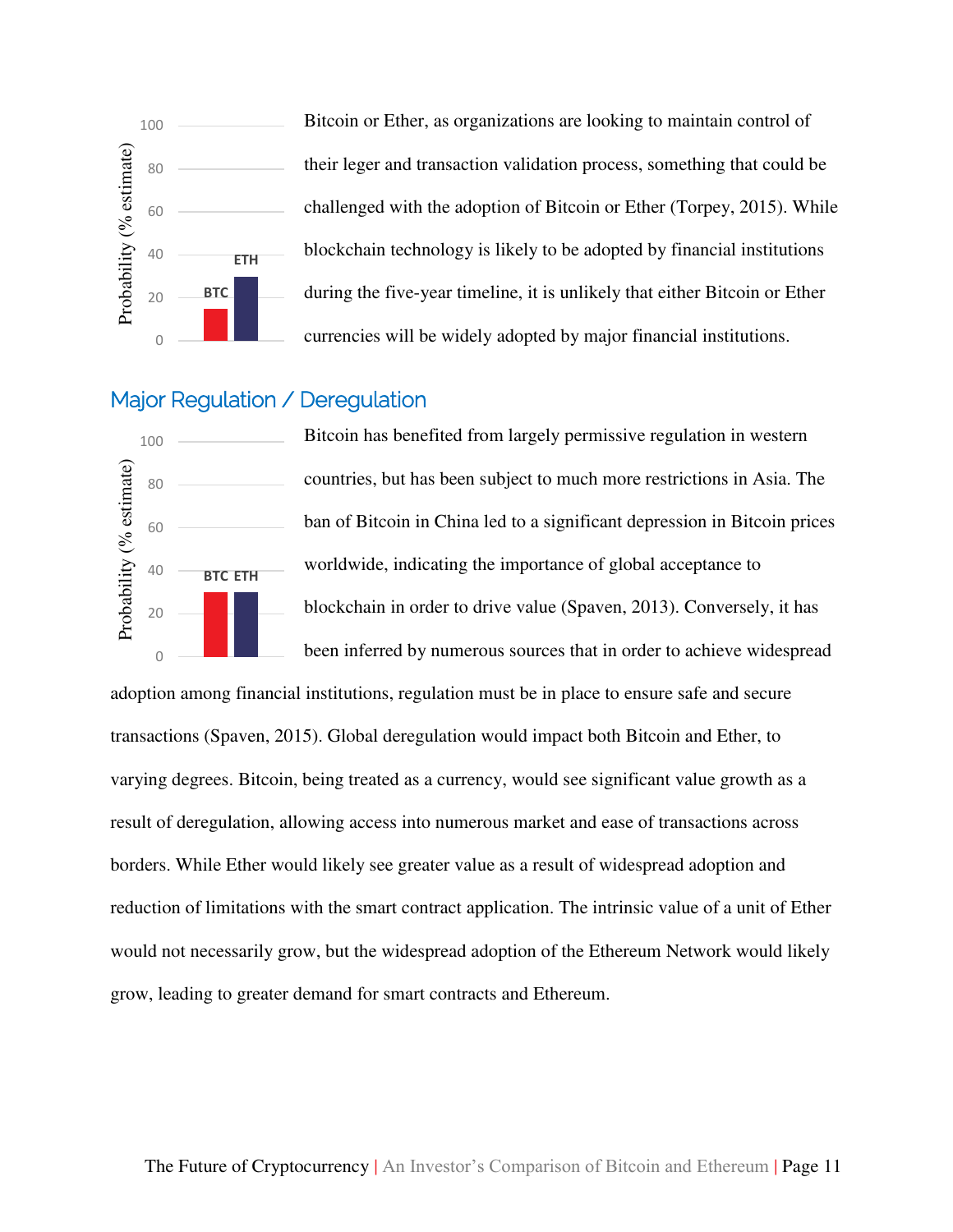#### <span id="page-12-0"></span>Major Network Compromise



In an ecosystem that promotes highly complex and anonymous exchanges of data, the possibility for major network compromises (i.e. 'hacks') seems high. The recent example of the DAO attack causing 3.6 million individual units of Ether to be siphoned into an alternate DAO indicates the possibility and potential severity of such hacks (Siegel, 2016). While the possibility of a '51% attack' in which a majority

stakeholder can significantly impact the value of Bitcoin, the possibility of a major hack is unlikely thanks to the rigid framework of Bitcoin and the relative lack of widespread utility, the only notable exception being Bitcoin Exchange failures as in the case of the Mt. Gox meltdown. Conversely, Ether has already experienced a significant hack, leading to the fork between Ethereum and Ethereum Classic. More freedom, more nodes, and more risk is inherent in the Ethereum Network, and as such, the risk of a major hack is much higher. There is some risk of major hacks regarding the various exchanges in which both Bitcoin and Ethereum are traded. These hacks while not typically indicative of flaws with the cryptocurrency's code, have historically shown to impact the price of each currency (Nakamura, 2016).

#### <span id="page-12-1"></span>Global Economic Event (Business Cycle)



Bitcoin has utility strictly as a digital currency. As such, Bitcoin can be expected to have an inverse relationship to the state of the global economy. Places lacking in financial infrastructure or highly inflated currencies are more likely to identify Bitcoin as an alternative measure for transacting (Magee, 2015). Although Ether should also bear an inverse relationship to the global economy due to these same factors,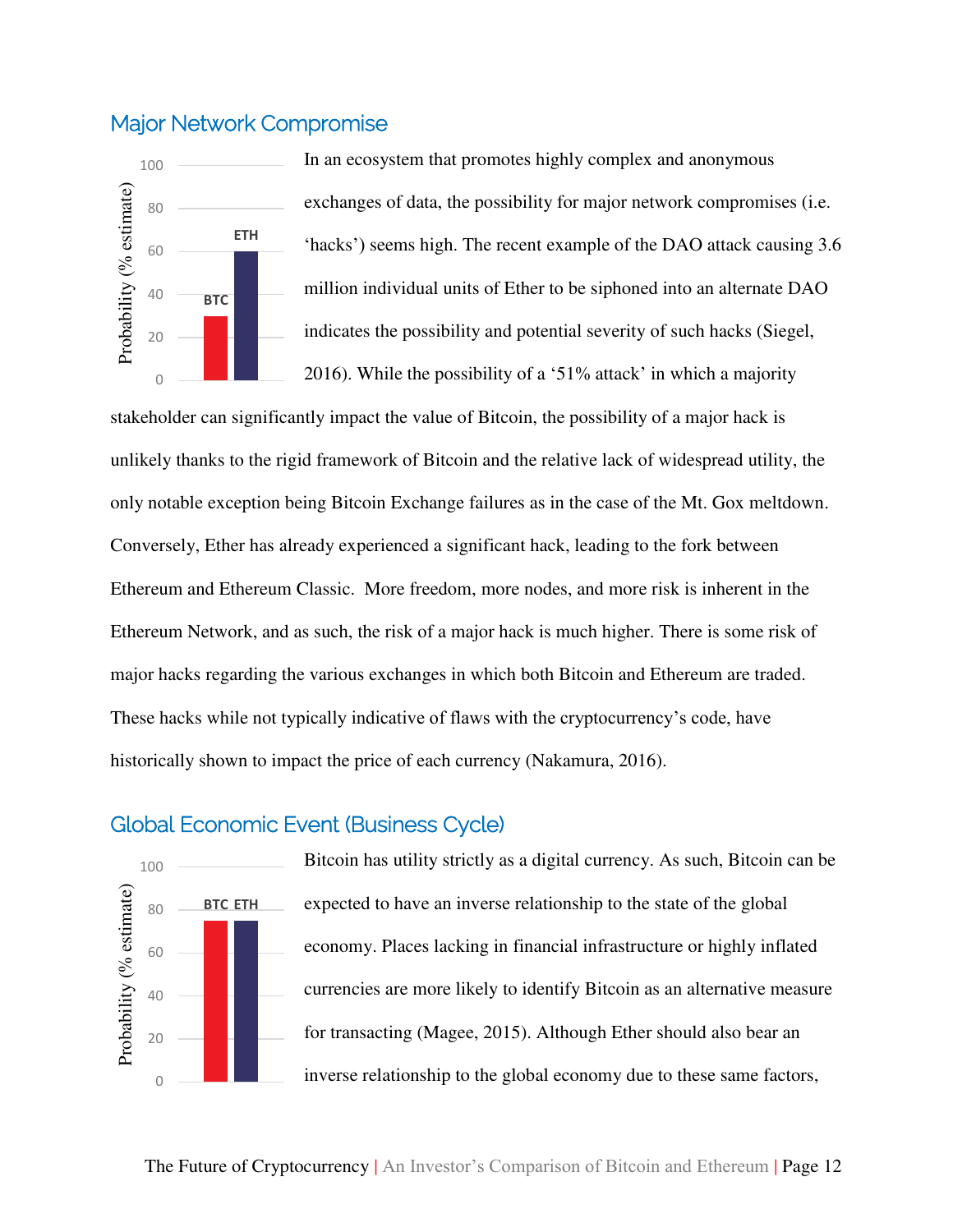the magnitude of this relationship would likely be lessened due to the wide array of uses, and the more innovative nature of the Ethereum Network. Where Bitcoin values are likely to act in the same manner as commodities, Ether value should relate more closely to widespread adoption of the network and smart contracts.

#### <span id="page-13-0"></span>E-commerce Uptake



There is potential for e-commerce to positively impact the value of bitcoin as well as ether, however bitcoin is better positioned to be used in these transactions. The current payment systems are set up such that there are multiple touch points which leads to costly transactions (up to **10%**) and long processing times (Brennan & Lunn, 2016). The cryptocurrencies eliminate the need for these verification procedures

and substantially reduce the transaction time. Bitcoin appears specifically useful to minimize these costs, and while the greater potential for hacks and security issues as a result of complexity for Ethereum, the likelihood and magnitude of impact would be less significant for Ethereum's versatile network.

#### <span id="page-13-1"></span>Financial Technology ('Fintech') Uptake



The blockchain applications for fintech are more favourable for the Ethereum platform as it is a more flexible platform for these institutions to carry out their operations. The benefit that is achieved is a secure transaction as well as a single ledger that reduces the need to reconcile across each party's independent ledger (Brennan & Lunn, 2016). Where there could be benefits for the individual currencies is if the

fintech companies would like to increase liquidity in low liquidity markets, however this is a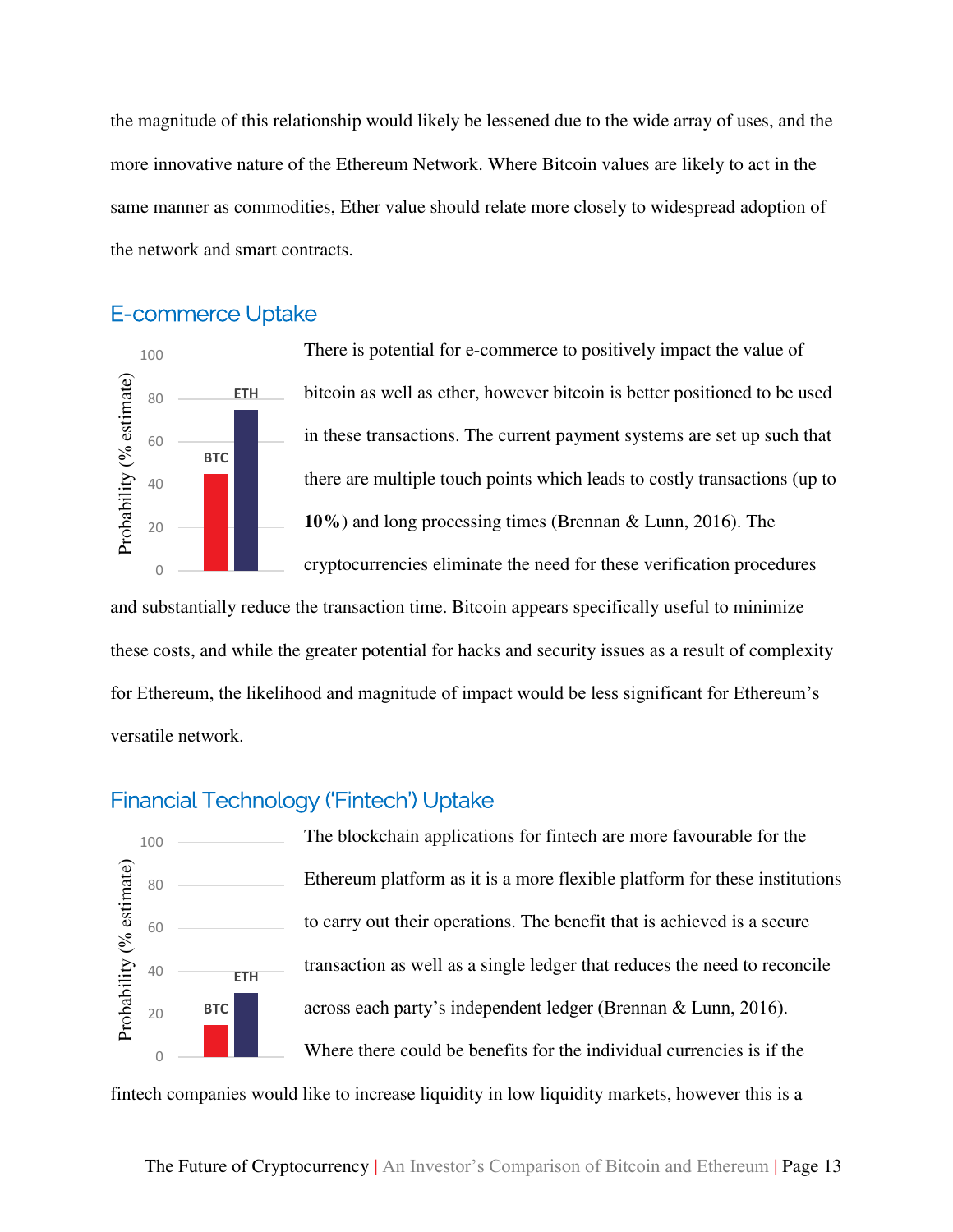relatively small opportunity. Due to the wider range of application for the Ethereum smart contracts, we have inferred that the likely impact of Fintech adoption would be greater for Ethereum as they can carry out applications in addition to leveraging the benefits of Bitcoin as a cryptocurrency.

### <span id="page-14-0"></span>Quantitative analysis

To compile a quantitative analysis, several **simplifying** assumptions were made to assist with the creation of a 5-year predictive model for the price of each cryptocurrency. These assumptions can be seen in the Appendix.

A Monte Carlo simulation was compiled to project the impact of various events occurring within a single time-series simulation. A total of 100 simulations were run to compile an expected return on each currency after 5 years using a set of four operations to drive the computation. These operations and an example of the simulation can be seen in the Appendix. The results are shown below, with Bitcoin outperforming Ethereum in 58 out of 100 simulated worlds. This is due in large part to the high variance of outcomes for Ethereum and a wider range of factor probabilities due to a less focused potential use case.



<span id="page-14-1"></span>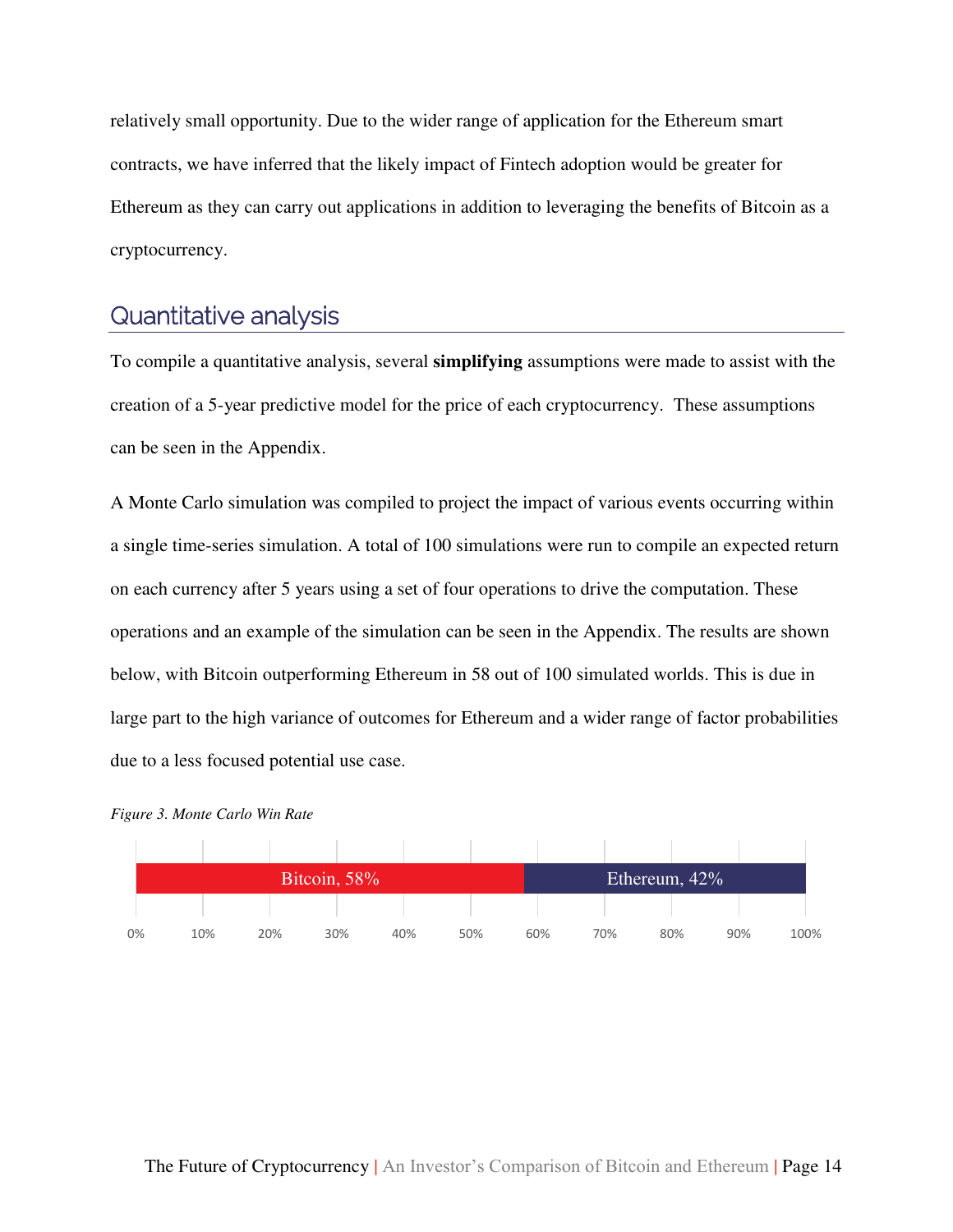## <span id="page-15-0"></span>Investment Strategy

#### <span id="page-15-1"></span>Combined Model Results:

To take into account the various analysis that we performed we have given a weighting to each analysis and used this weighting to allocate the funds of the crypto portfolio. The result of the regression analysis are quite positive, though as stated, we need to heavily discount its result in the overall portfolio decision criteria due to its limitation and has only been given a **5%** weight.

Due to the forward looking nature of the Monte Carlo analysis and its ability to incorporate a multitude of factors that could potentially play out over the next five years; we have allocated the remaining weight to the results of this analysis. Additionally, to increase the rigor we have come up with three different sub-criteria for the results of the analysis. The first was to compare each of the 100 simulations that were produced to determine which cryptocurrency had a higher expected return and to tally the number of times that each currency had a higher expected return than the other. Since this result shows which currency is more likely to have a higher return over the fiveyear period, we have given this section of the analysis a **40%** weight. We also wanted to incorporate an element of risk aversion in the investment decision, therefore we looked at the number of times each investment had a negative return over the five-year period. This element of the investment criteria was given a **25%** weight. Lastly, we wanted to ensure that the portfolio would be generating a healthy expected return so we took the average of all of the expected returns to produce a likely expected return for the duration of the investment. The result of this evaluation is given a **30%** weight. The table below shows the impact each of these weightings had on the portfolio.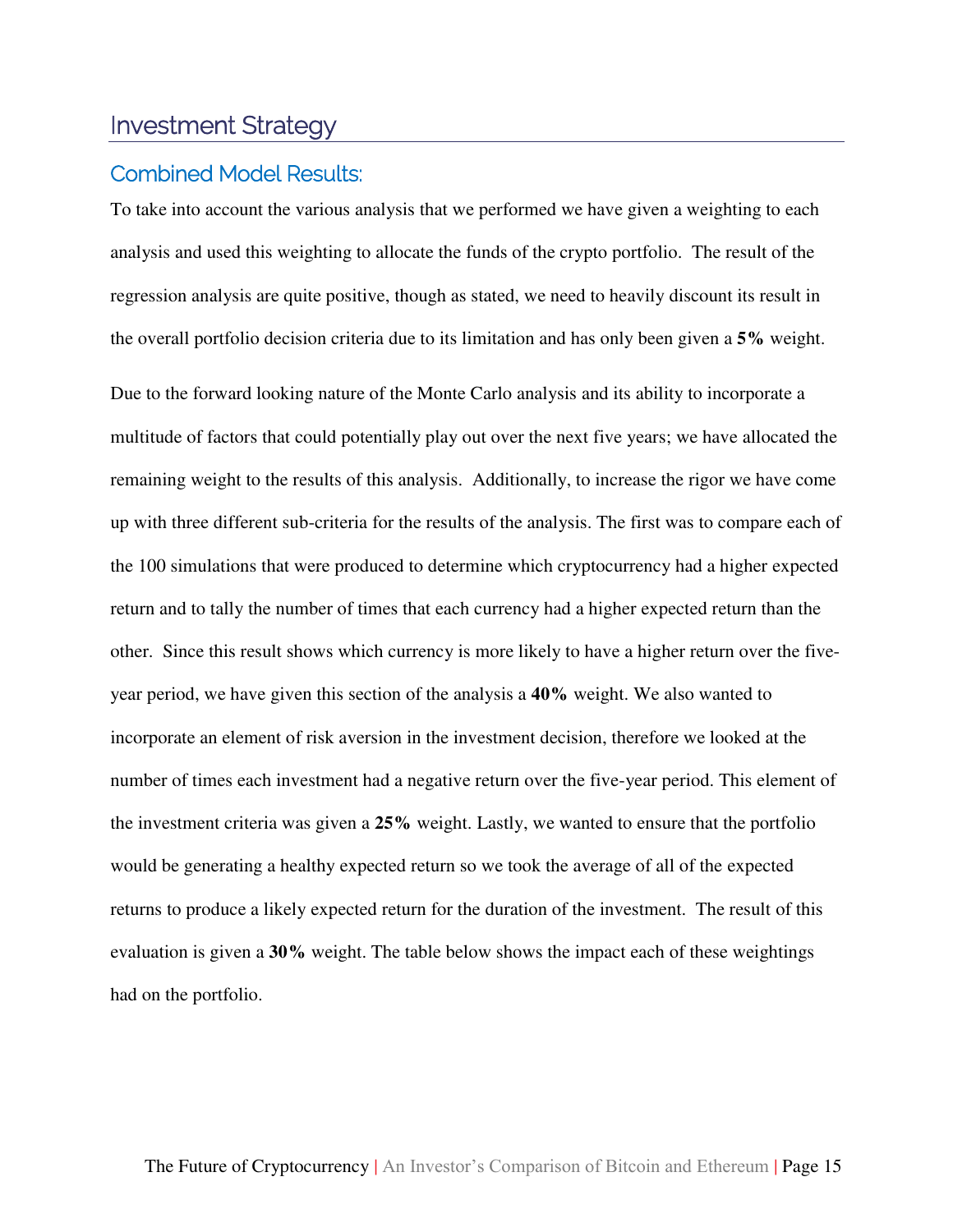| <b>Analysis Type</b>                          | Weight  | $Result - BTC$                           | $Result - ETH$                           | <b>Impact on</b><br><b>Portfolio</b> |
|-----------------------------------------------|---------|------------------------------------------|------------------------------------------|--------------------------------------|
| Regression                                    | $5\%$   | $300\%$ growth<br>over 5 years           | 506% growth over<br>5 years              | $0\%$ to BTC<br>5% to ETH            |
| Monte Carlo $-$<br>Compared Worlds            | 40%     | 58 (wins)                                | $42$ (wins)                              | $23.5\%$ to BTC<br>$16.5\%$ to ETH   |
| Monte Carlo $-$<br><b>Expected Losses</b>     | 25%     | 38 (losses)                              | 46 (losses)                              | $15.5\%$ to BTC<br>$9.5\%$ to ETH    |
| Monte Carlo $-$ Avg<br><b>Expected Return</b> | 30%     | $42\%$ (return over<br>the next 5 years) | $20\%$ (return over<br>the next 5 years) | $30\%$ to BTC<br>$0\%$ to ETH        |
| Total                                         | $100\%$ |                                          |                                          | $69\%$ to BTC<br>$31\%$ to ETH       |

#### <span id="page-16-1"></span>*Figure 4. Final Portfolio Allocation*

|    |     |     |     | Ethereum, $31\%$ |     |     |     |     |     |      |
|----|-----|-----|-----|------------------|-----|-----|-----|-----|-----|------|
|    |     |     |     |                  |     |     |     |     |     |      |
| 0% | 10% | 20% | 30% | 40%              | 50% | 60% | 70% | 80% | 90% | 100% |

As seen from the results of the analysis, bitcoin is consistently the better performer however, ether has proven that it should also warrant an allocation of the portfolio. All things considered, we should invest 69% into BTC and 31% into ETH in order to maximize our return over the next five years.

With this allocation, the **expected value of this portfolio** after five years is;

$$
(1.42 * 0.69) + (1.20 * 0.31) * $1 million = $1,351,800
$$

### <span id="page-16-0"></span>**Conclusion**

With the advent of blockchain and cryptocurrencies being as new and revolutionary as it is, predicting the five-year projected value of either Bitcoin and Ethereum requires numerous factors to be considered. Through a combination of qualitative research conducted through interviews with industry professionals, linear regression, and a Monte Carlo analysis, it can be concluded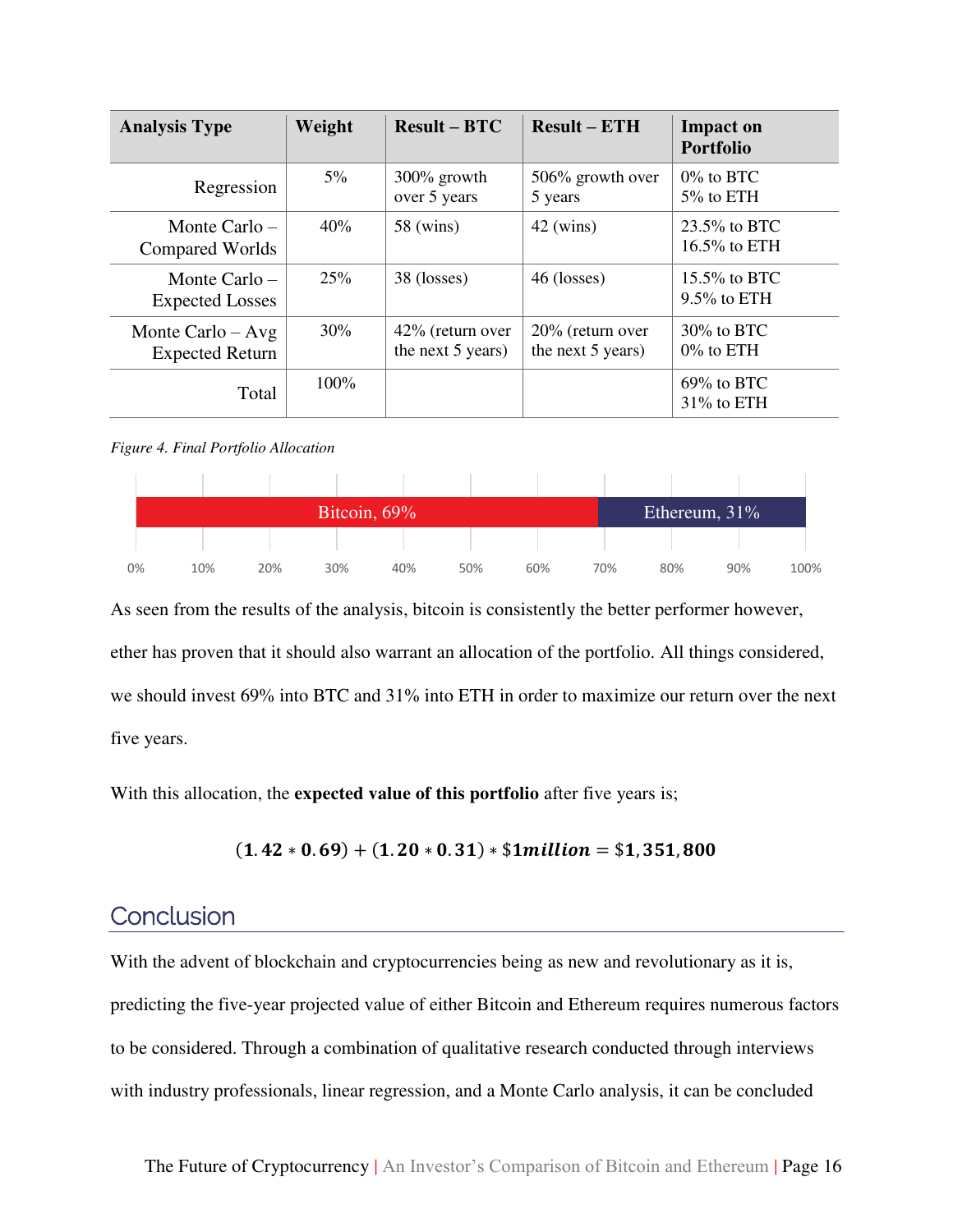that Bitcoin can leverage its existing user base and proven use case is likely to experience more growth in the five-year time horizon. Ethereum, while having a lower expected value has a much greater variance as a result of its strong correlation with speculation, news, and hype. Ethereum's wide range of outcomes, both positive and negative, indicate that it should be included in the investment portfolio to take advantage of this fact.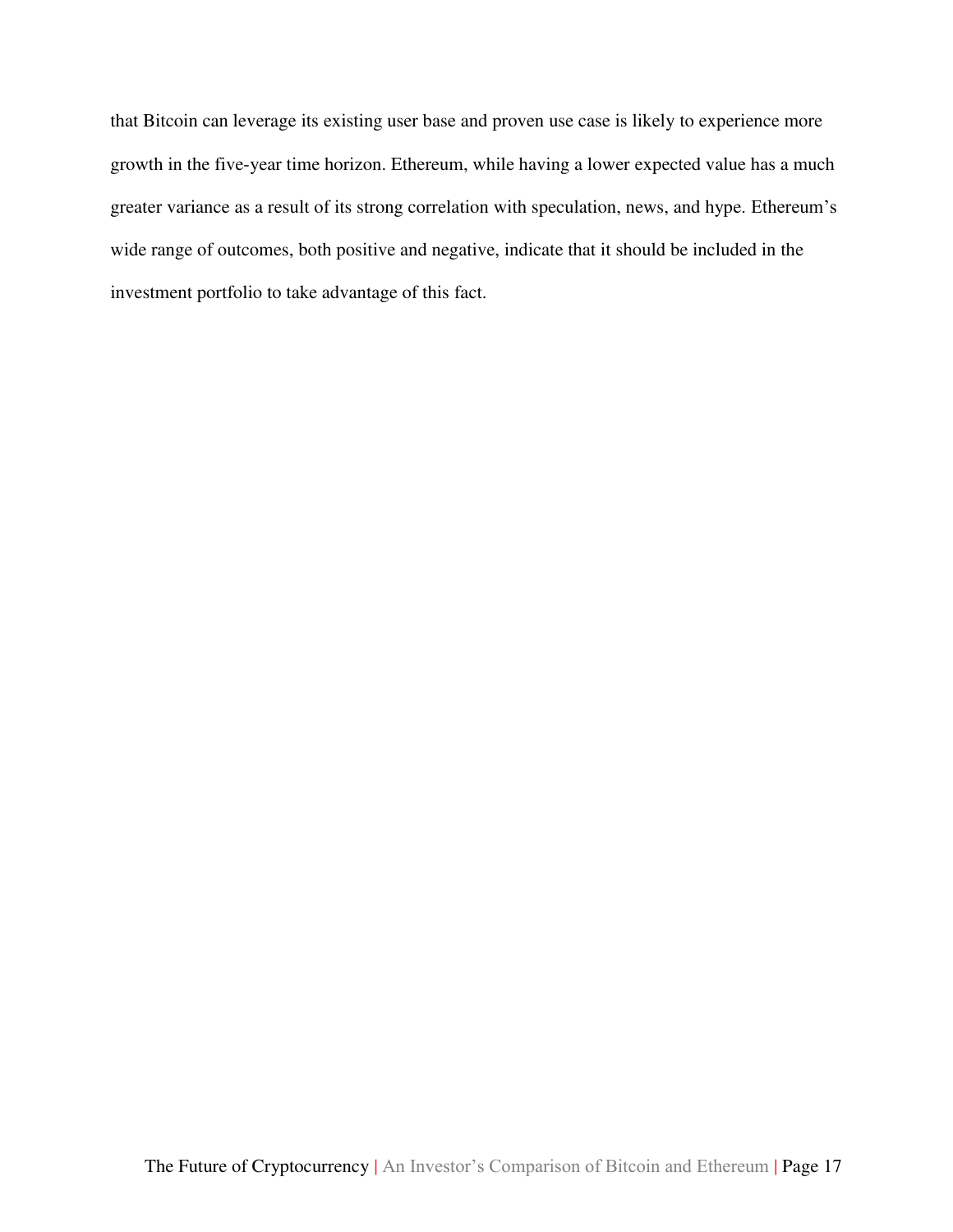# <span id="page-18-0"></span>**References**

- Agence France-Presse. (2015, July 8). *Switzerland begins postal delivery by drone*. Retrieved from theguardian.com: http://www.theguardian.com/technology/2015/jul/08/swiss-postbegins-testing-postal-delivery-by-unmanned-drone
- AUVSI. (2014). *Connecting the Unmanned Systems Community Across the Globe.* Retrieved from auvsi.org: http://www.infoag.org/abstract\_papers/papers/paper\_236.pdf
- AV. (2015). *Annual Reports.* Retrieved from AVinc.com: http://investor.avinc.com/annuals.cfm
- Canis, B. (2015). *Unmanned Aircraft Systems (UAS): Commercial Outlook for a New Industry .* Washington: Congressional Research Office.
- Carvalho, S. (2015, February 24). *Firms see drone sales in Gulf surging after U.S. eases export policy.* Retrieved from Reuters.com: http://www.reuters.com/article/2015/02/24/mideastusa-drones-idUSL5N0VY2GU20150224
- Brennan, C., & Lunn, W. (2016, August 3). *Blockchain.* Retrieved from Finextra: https://www.finextra.com/finextra-downloads/newsdocs/document-1063851711.pdf
- Clancy, T. (2016, January 20). Ecommerce at Large Coming Around to the Idea of Bitcoin. Retrieved from Cryptocoins News: https://www.cryptocoinsnews.com/ecommerce-atlarge-coming-around-to-the-idea-of-bitcoin/
- CNBC. (2015). *The top Hispanic entrepreneurs in America*. Retrieved from CNBC: http://www.cnbc.com/2015/05/01/the-top-hispanic-entrepreneurs-in-america.html?slide=8
- Cohen, A. (2015, August 15). *Top defense contractors spend millions to get billions.* Retrieved from Center for Public Integrity: http://www.publicintegrity.org/2015/08/05/17776/topdefense-contractors-spend-millions-get-billions
- Council on Foreign Relations. (2015). *Global Conflict Tracker.* Retrieved from cfr.org: http://www.cfr.org/global/global-conflict-tracker/p32137#!/
- Dawei, Y. (2015, July 23). *The Rise of China's Drones.* Retrieved from Slate.com: http://www.slate.com/articles/technology/caixin/2015/07/drones\_in\_china\_can\_the\_count ry\_s\_industry\_for\_uavs\_bloom.html
- Deloitte & Touche LLP. (2010). *Global Aerospace Market Outlook and Forecast.*
- Deloitte. (2014). *Global Aerospace and Defense (A&D) Sector.* Deloitte Development LLC. Retrieved from http://www2.deloitte.com/content/dam/Deloitte/global/Documents/Manufacturing/gxmfg-2014-a-and-d-globalfinancialperformancestudy-infographic.pdf
- El Akkad, O., & Cryderman, K. (2014, April 7). *Canadian technology and the flight of the drones.* Retrieved from The Globe and Mail: http://www.theglobeandmail.com/technology/tech-news/canadian-technology-and-theflight-of-the-drones/article17849259/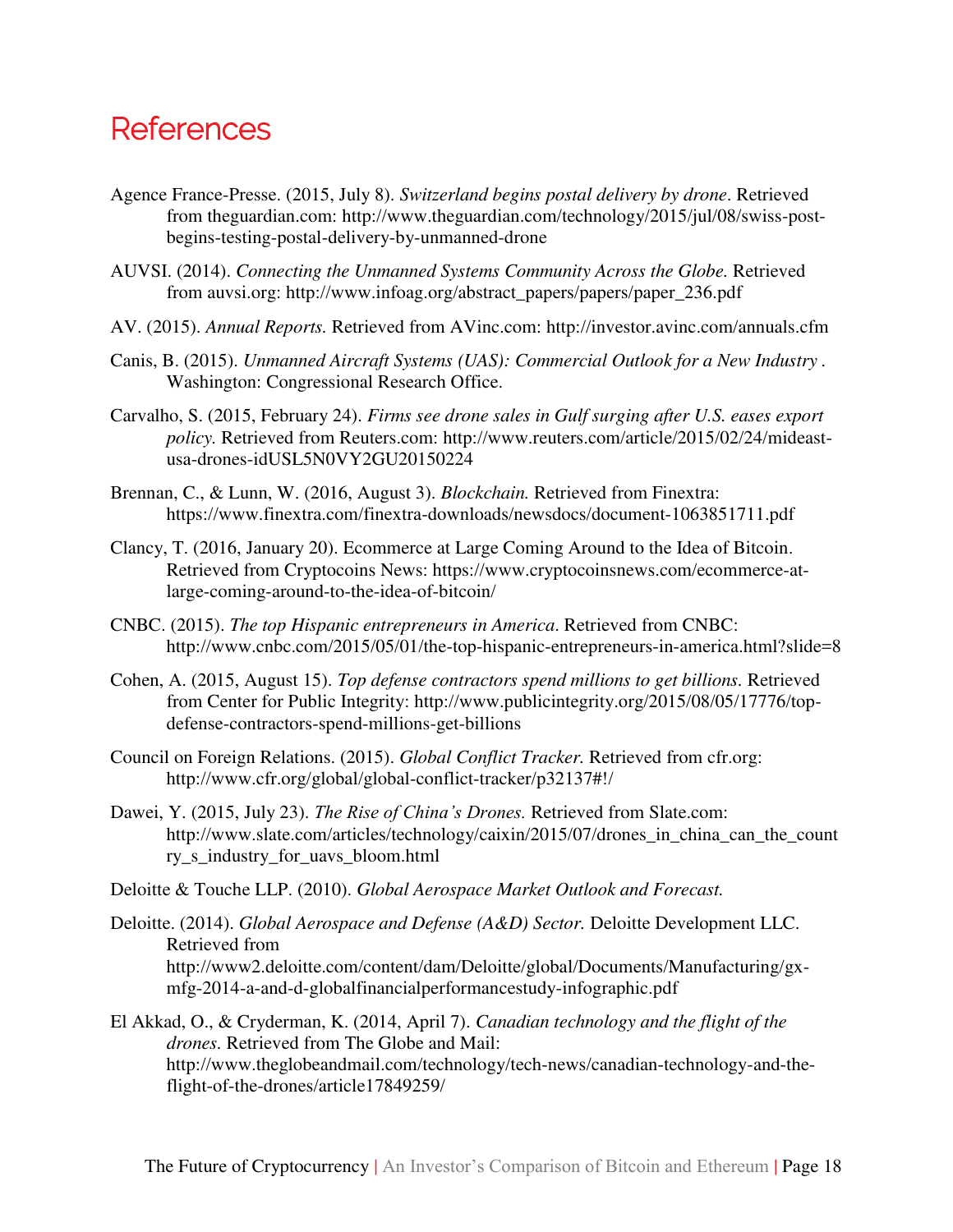Frost & Sullivan. (2013, May 20). *Israel is Top Global Exporter of Unmanned Aerial Systems with a Continued Positive Outlook Ahead.* Retrieved from frost.com: http://www.frost.com/prod/servlet/press-release.pag?docid=278664709

GA. (2015). *General Atomics - History.* Retrieved from GA: http://www.ga.com/history

- Garcia, Z. (2013, April 19). *What Flies When it Comes to Drone Laws Across the Globe.* Retrieved from University of Missouri: http://www.missouridronejournalism.com/2013/04/what-flies-when-it-comes-to-dronelaws-across-the-globe/
- Hackett, R. (2016, May 23). *Wait, What Is Blockchain?* Retrieved from Fortune: http://fortune.com/2016/05/23/blockchain-definition/
- IBISWorld. (2015, April). Unmanned Aerial Vehicle (UAV) Manufacturing in the US. *IBISWorld Industry Report OD4424*.
- INEA. (2014). *Global Commercial and Civil UAV Market Guide.*
- Investopedia. (2016, October 15). *Cryptocurrency*. Retrieved from Investopedia: http://www.investopedia.com/terms/c/cryptocurrency.asp
- Joshi, S., & Stein, A. (2013). Emerging Drone Nations. *Survival: Global Politics and Strategy*, 53-78.
- Lee, J. (2009, April 30). *Aristotle and the Definition of Money*. Retrieved from The Market Oracle: http://www.marketoracle.co.uk/Article10370.html
- McCarthy, T. (2015, October 16). *Snowden and Ellsberg hail leak of drone documents from new whistleblower.* Retrieved from The Guardian: http://www.theguardian.com/usnews/2015/oct/16/drone-documents-whistleblower-edward-snowden-daniel-ellsberg
- Norththrop Grumman. (2014). *Annual Report*. Retrieved from http://www.northropgrumman.com/AboutUs/AnnualReports/Documents/pdfs/2014\_noc\_ ar.pdf
- Norththrop Grumman. (2015). *Our Heritage.* Retrieved from Norththrop Grumman: http://www.northropgrumman.com/AboutUs/OurHeritage/Pages/default.aspx
- Reuters. (2015, February 18). *Lockheed says international sales could reach 30 percent of annual revenue*. Retrieved from Reuters: http://www.reuters.com/article/us-lockheedinternational-idUSKBN0LN01C20150219
- Song, X. (2014, April 20). *Fly the Automated Skies: Drones and the Rise of the Civilian UAV Sector.* Retrieved from datafox.co: http://www.datafox.co/blog/2014/04/fly-theautomated-skies-drones-and-the-rise-of-the-civilian-uav-sector/
- Stevenson, B. (2015, October 15). *Japan to introduce new UAV regulations.* Retrieved from flightglobal.com: https://www.flightglobal.com/news/articles/japan-to-introduce-newuav-regulations-417568/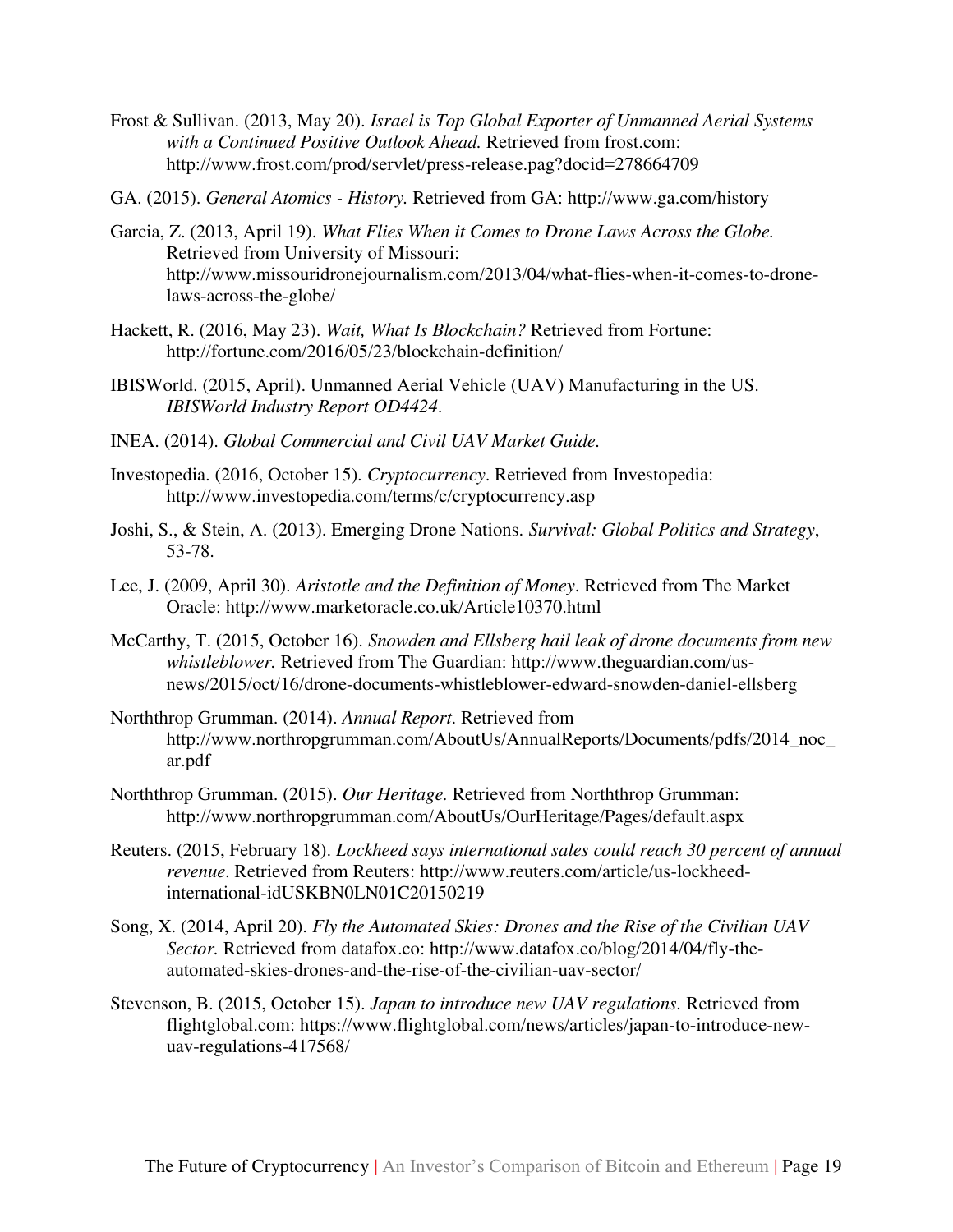- Tabuchi, H. (2015, February 6). *Rushing to Cater to America's Rich.* Retrieved from nytimes.com: http://www.nytimes.com/2015/02/07/business/makers-of-luxury-goodsshift-focus-to-united-states.html
- Teal. (2014, July 14). *Teal Group Predicts Worldwide UAV Market Will Total \$91 Billion in Its 2014 UAV Market Profile and Forecast.* Retrieved from tealgroup.com: http://www.tealgroup.com/index.php/about-teal-group-corporation/press-releases/118- 2014-uav-press-release
- The Economist. (2013, March 9). *All eyes on the sharing economy.* Retrieved from economist.com: http://www.economist.com/news/technology-quarterly/21572914 collaborative-consumption-technology-makes-it-easier-people-rent-items
- The World Bank. (2015, April 15). *Massive Drop in Number of Unbanked, says New Report*. Retrieved from The World Bank: http://www.worldbank.org/en/news/pressrelease/2015/04/15/massive-drop-in-number-of-unbanked-says-new-report
- UAVGlobal. (2015). *UAV Global List All Manufacturers*. Retrieved from UAV Global: http://www.uavglobal.com/list-of-manufacturers/
- United States GAO. (2013, March). *Assessments of Selected Weapons Programs.* Retrieved from GAO: http://www.gao.gov/assets/660/653379.pdf
- World Bank. (2015). Retrieved from The World Bank: http://data.worldbank.org/indicator/MS.MIL.XPND.GD.ZS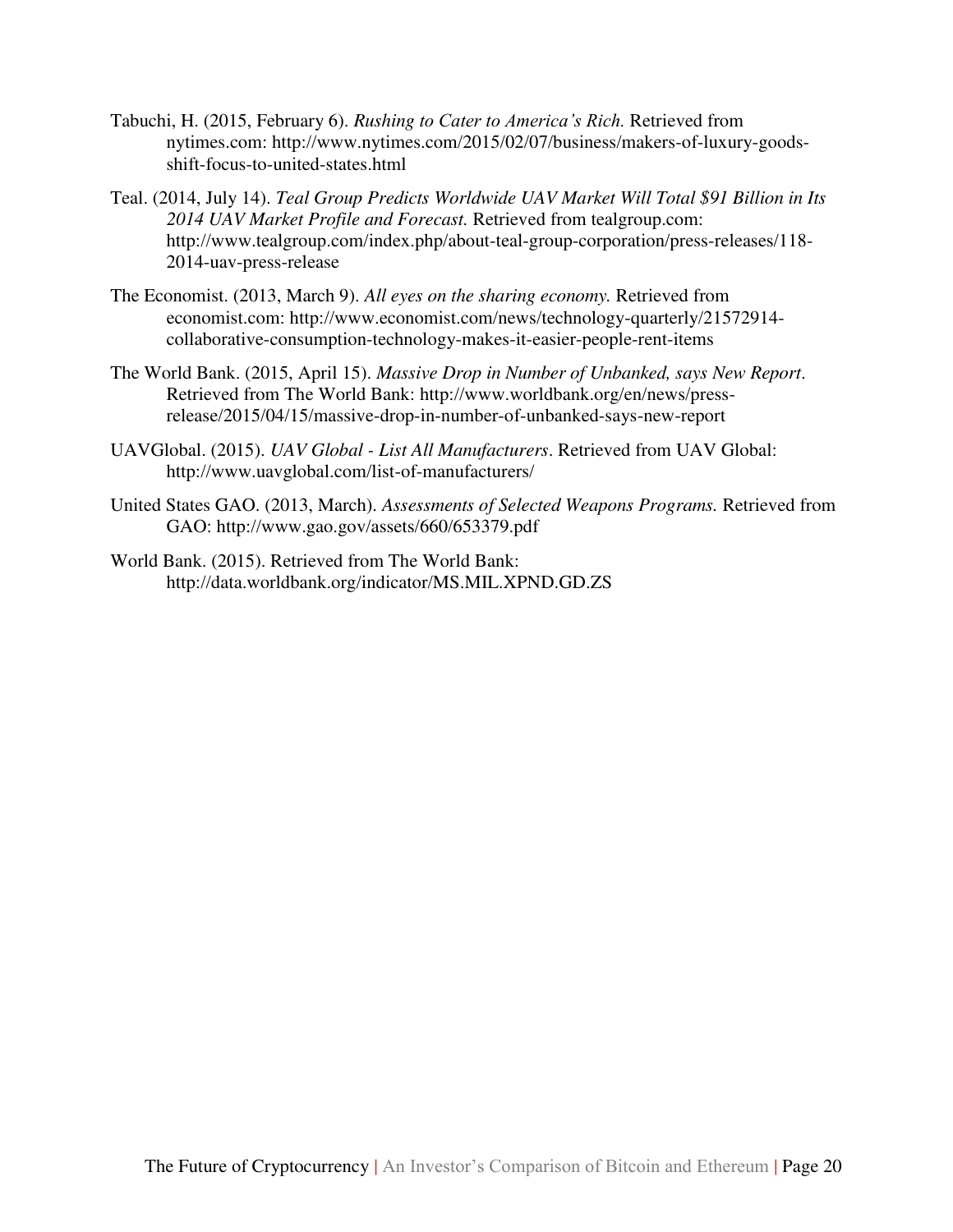# <span id="page-21-0"></span>Appendices

#### **Quantitative Analysis Assumptions:**

- Investor's foreknowledge of BTC and ETH supply schedules largely negates the need to consider supply inflation in this model - as it is already factored into prices.
- Due to investor's price-factored expectations on **future** demand, the underlying tendency of cryptocurrencies prices is to **decline** in the long-run absence of positive news.
- Like weather systems, cryptocurrency demand is a stochastic system and can only be **estimated** in the form of conjunctive probabilities.

#### **Quantitative Analysis - Monte Carlo Simulation:**

Four operations were involved in the computation of each Monte Carlo simulation.

- **1.** Compare the **% probability** of the event to a random number (from **0 to 1**) to determine if an event occurs in a given simulation.
- **2.** If the event occurs, it will 'begin' at a random quarterly time period (**T1**) between now and 5 years in the future.
- **3.** The event will continue for a randomly estimated duration, terminating at a later time period (**T2**). Note that for some events (i.e. A 'major hack'), the entire impact is felt in a single quarter.
- **4.** If an event was calculated to be occurring in a given quarter in that simulation, the '**demand factor'** was computed using a **positive/negative variance** to determine the quarterly (compounding) percentage impact on demand from T1 to T2 of that event.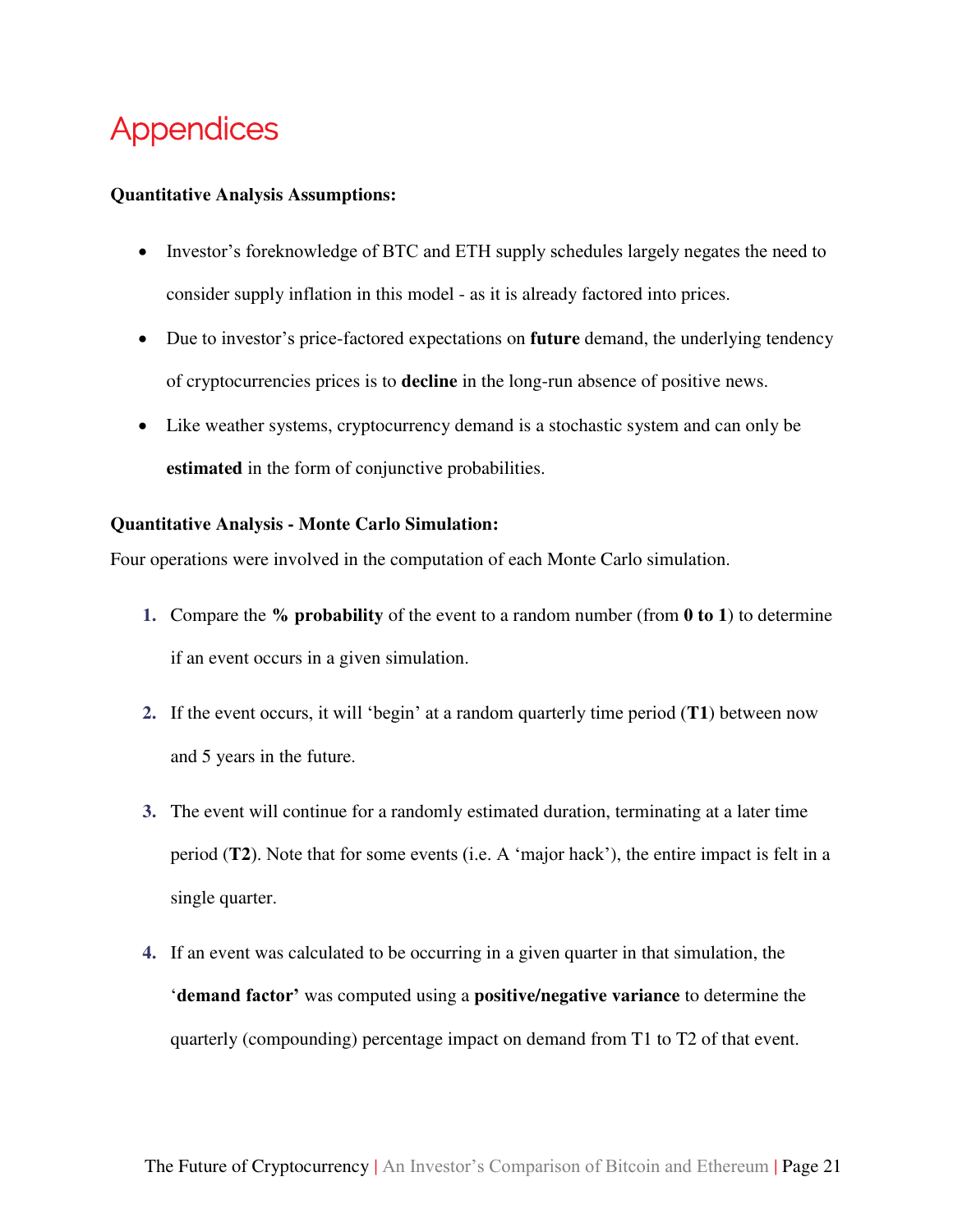As an example; if a simulation determined that 'emerging market uptake' had occurred, it might be found to have begun in the  $16<sup>th</sup>$  quarter of the simulation, and endured until the end of the simulation in the  $20<sup>th</sup>$  quarter for one currency, with the event increasing demand by a compound annual growth rate (CAGR) of 3%. In conjunction with the other eight factors, a net impact on demand for that cryptocurrency could be computed in a given simulation (see [Figure 7\)](#page-24-1).

Each time-series demand schedule (see [Figure 7\)](#page-24-1) would be calculated and compared to the other cryptocurrency performance in that simulation to determine the win/loss percentage for both Bitcoin and Ethereum in one hundred simulated 'worlds'.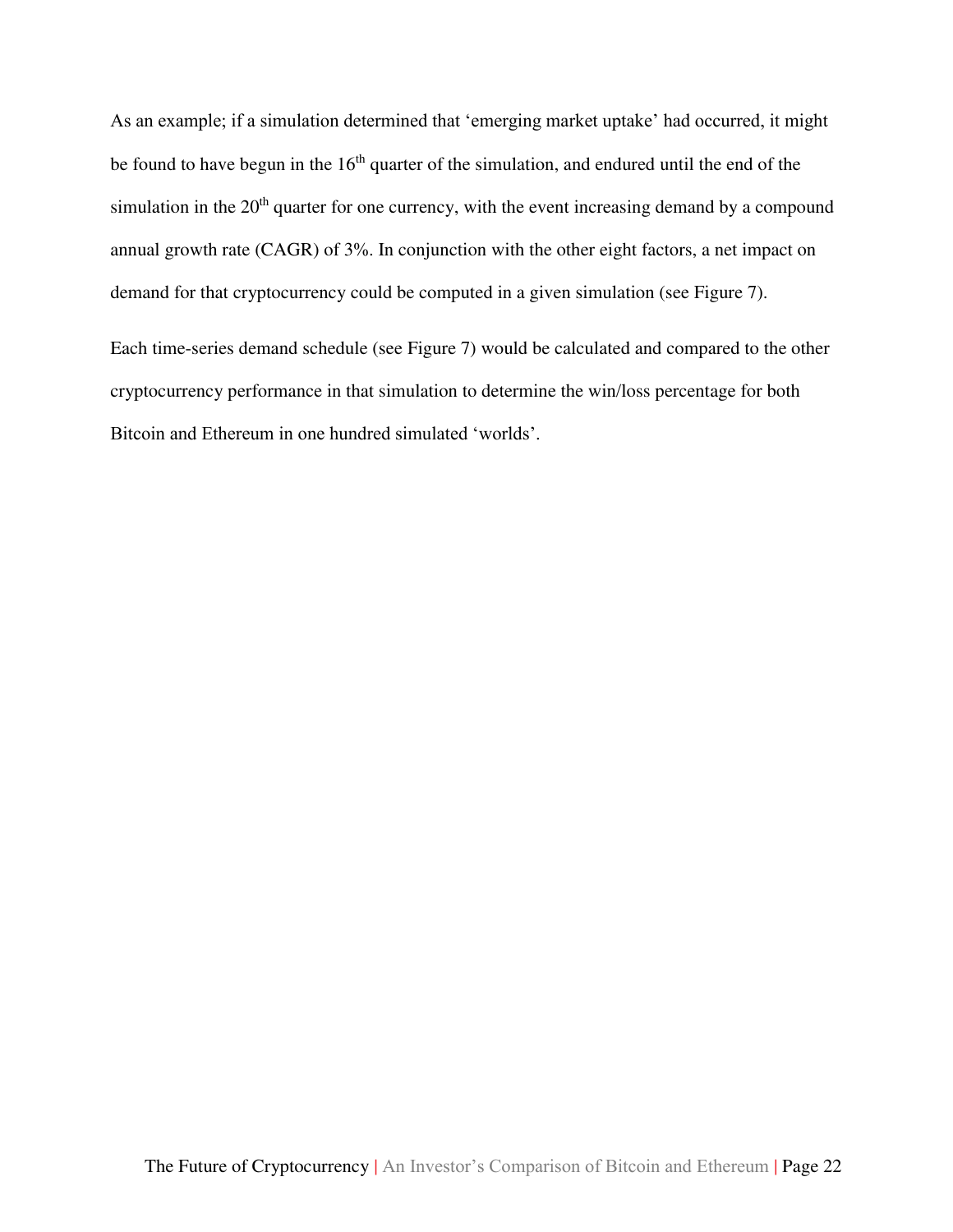| <b>Demand Factor /</b><br><b>Macro Event</b> | <b>Impact on</b><br><b>BTC</b> | <b>Impact on</b><br><b>ETH</b> | <b>Rationale</b>                                                                                                                                                                                                                                                                                                                                                                                                                                                                                                                      |
|----------------------------------------------|--------------------------------|--------------------------------|---------------------------------------------------------------------------------------------------------------------------------------------------------------------------------------------------------------------------------------------------------------------------------------------------------------------------------------------------------------------------------------------------------------------------------------------------------------------------------------------------------------------------------------|
| <b>Emerging Market</b><br>Uptake             | High                           | High                           | According to the world bank there are roughly<br>2 billion 'unbanked' adults worldwide. If<br>either of these currencies were able to tap into<br>and serve these markets, demand for their<br>currencies would substantially increase. (The<br>World Bank, 2015)                                                                                                                                                                                                                                                                     |
| Ecommerce<br>Uptake                          | High                           | Low                            | Bitcoin is much better positioned to take<br>advantage of the uptake in e-commerce. The<br>reason being that many of these merchants will<br>likely gravitate to the most popular<br>cryptocurrency as a means of payment.<br>Recently, the computing giant, Dell announced<br>that it accepts bitcoin as a form of payment<br>which would indicate that the large vendors are<br>considering this option (Clancy, 2016). If more<br>vendors follow suit it will add to the velocity<br>of bitcoins which should increase its demand. |
| P2P/Fintech<br>uptake                        | High                           | High                           | Due to the nature of fintech, if either currency<br>was adopted to facilitate these services there<br>would be a significant impact on their demand.                                                                                                                                                                                                                                                                                                                                                                                  |
| Financial<br><b>Institution Uptake</b>       | Very High                      | Very High                      | If major financial institutions were to facilitate<br>either cryptocurreny's allocation (i.e. lending<br>or deposits) then there would be a substantial<br>impact on the demand of these currencies.<br>This would mainly stem from the validity and<br>mass distribution channels that these<br>institutions would offer.                                                                                                                                                                                                            |
| Regulation                                   | High                           | Medium                         | Regulation could have a positive impact or a<br>negative impact, however whichever way it<br>goes there will be a higher impact on bitcoin.<br>The reason being is that the ethereum network<br>is beyond regulation and therefore there will<br>always be a place for the ether currency to<br>exist. However, if there is regulation that<br>either supports larger scale adoption or<br>limitation to cryptocurrencies then bitcoin will<br>be impacted much more.                                                                 |
| Major Hack (-)                               | High                           | High                           | If either of these currencies and the brokerages<br>that help to facilitate their movement were<br>hacked then a substantial amount of trust                                                                                                                                                                                                                                                                                                                                                                                          |

<span id="page-23-0"></span>*Figure 5. Explanation of Demand Factor weighting*